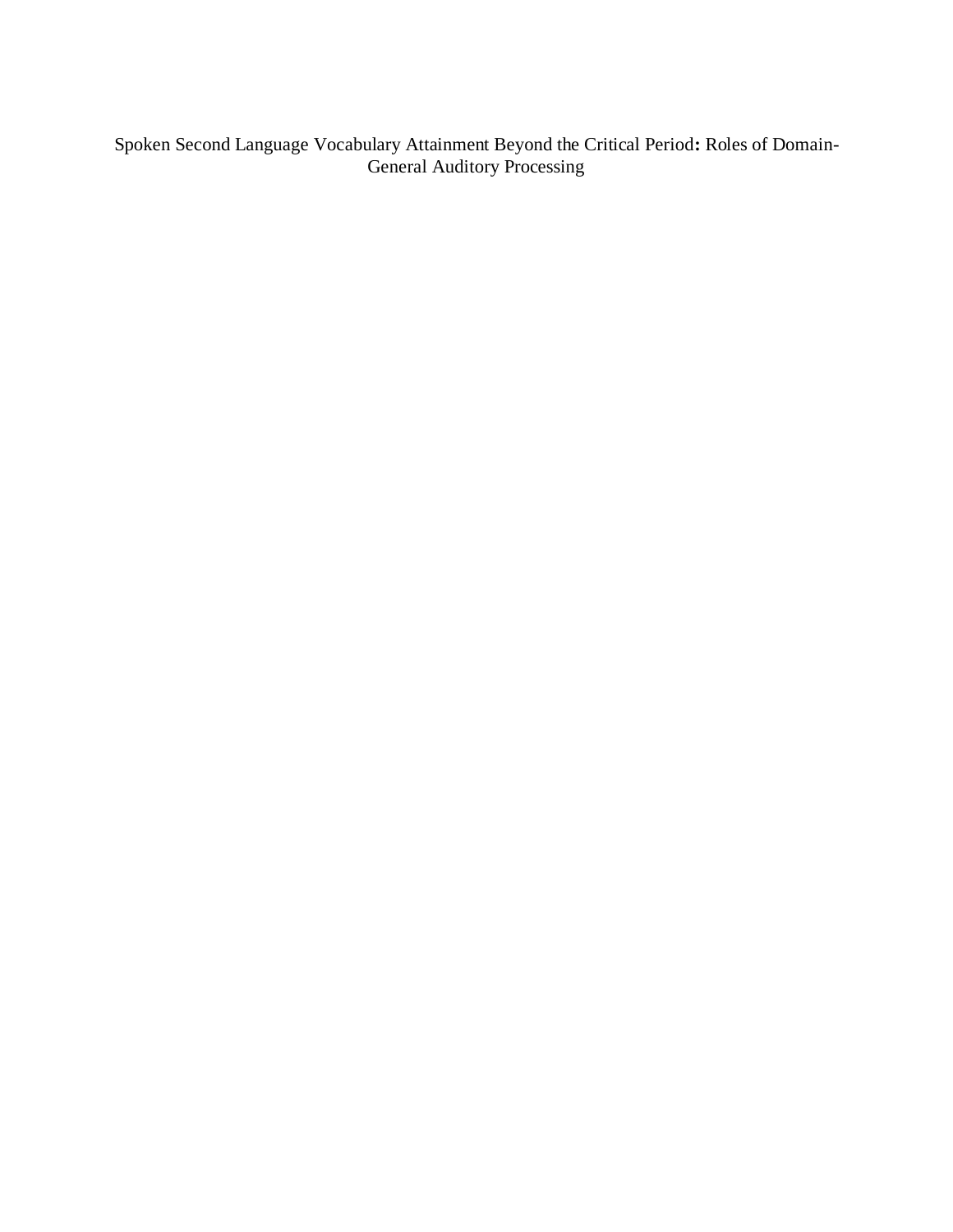# **Abstract**

Recently, scholars have begun to explore the hypothesis that individual differences in domaingeneral auditory perception, which has been identified as an anchor of L1 acquisition, could explain some variance in post-pubertal L2 learners' segmental and suprasegmental learning in immersive settings. The current study set out to examine the generalizability of the topic to the acquisition of higher-level linguistic production skills—i.e., the appropriate use of diverse, rich, and abstract vocabulary. The speech of 100 Polish-English bilinguals was elicited using an interview task, submitted to corpus-/rater-based linguistic analyses, and linked to their ability to discriminate sounds based on individual acoustic dimensions (pitch, duration, amplitude). According to the results, those who attained more advanced L2 lexical proficiency demonstrated not only more relevant experience (extensive immersion, earlier age of arrival), but also more precise auditory perception ability.

*Key words*: Second language speech, aptitude, auditory processing, vocabulary, grammar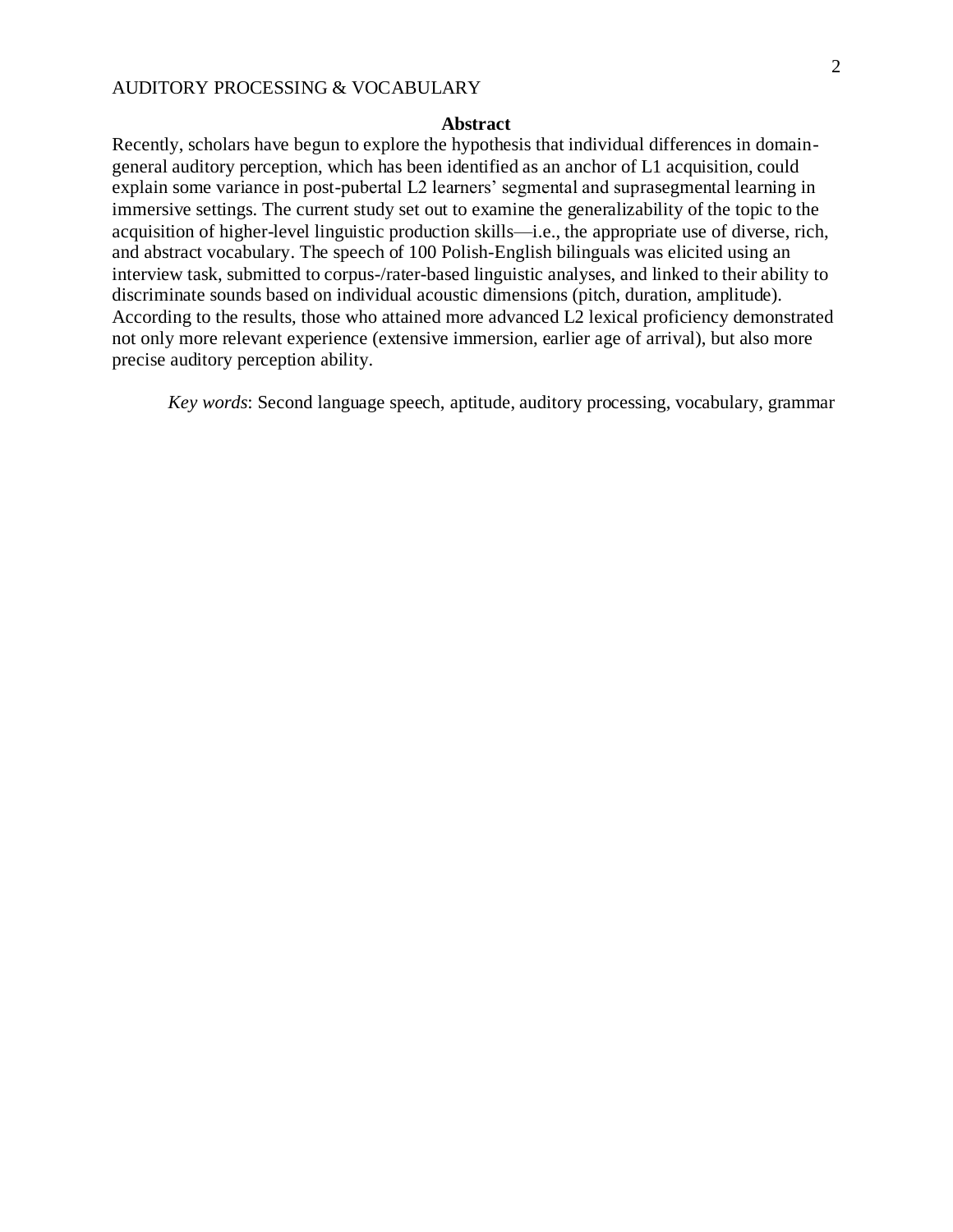Over the past 50 years, scholars have shown that outcomes of post-pubertal second language (L2) speech learning are characterized by a great deal of individual differences. Many scholars have ascribed such variation to a range of biographical factors, such as earlier age of acquisition (Hopp & Schmid, 2013), longer immersion experience (Trofimovich & Baker, 2006), more frequent L2 use (Jia & Aaronson, 2003), and greater levels of willingness to communicate (Derwing & Munro, 2013). However, such experience-related factors do not fully explain the observed variances, especially when it comes to the incidence of highly advanced L2 learners (Abrahamsson & Hyltenstam, 2009) and the acquisition of relatively complex, non-salient, and difficult linguistic features (e.g., Li, 2016). According to the aptitude-acquisition view (Doughty, 2019), even learners with comparable biographical backgrounds who spend the same amount of time practicing a target language in the same fashion may vary greatly in their resulting levels of proficiency. This is arguably due to perceptual-cognitive individual differences (i.e., aptitude) that in turn determine the extent to which L2 learners can take advantage of every input opportunity, maximizing the long-term learning gains. Following this line of thought, a growing number of scholars have begun to demonstrate that domain-general auditory processing, which cognitive psychology literature has identified as a foundation of first language (L1) acquisition, can explain some variances in phonological dimensions of L2 speech learning (Kachlicka, Saito, & Tierney, 2019; Omote, Jasmin, & Tierney, 2017; for a comprehensive review, Saito & Tierney, forthcoming). In this paper, we report the results of an empirical study examining the extent to which the link between auditory precision and acquisition can be generalized to adult L2 learners' processing and acquisition of higher-order linguistic information, i.e., the appropriate use of diverse, rich, and abstract vocabulary during spontaneous speech in the context of 100 Polish-English bilinguals with varied age and experience backgrounds in the UK.

# **Background**

# **Modeling, Assessing, and Developing Spoken L2 Vocabulary Proficiency**

Whereas vocabulary is considered to be an integral unit of L2 learning, much of the existing work has been concerned with the assessment and development of *receptive* vocabulary knowledge. It has been shown (a) that such receptive knowledge can be operationalized as vocabulary size (2-3k frequent word families for beginner L2 speakers; 24k frequent word families for L1 speakers; Webb & Nation, 2017); (b) that L2 speakers' vocabulary size continues to improve as a function of increased input (for a discussion on the number of encounters vs. acquisition, see Pellicer-Sánchez, 2016); (c) that many learners can achieve nativelike vocabulary size as long as they engage in a great deal of L2 immersion experience (Hellman, 2011); and (d) that vocabulary size may be strongly correlated with a wide range of global L2 skills (e.g., listening, reading, speaking, and writing; see Schmitt, 2010).

In contrast, *productive* L2 vocabulary has remained understudied. For example, word frequency does not serve as a reliable index of advanced L2 speakers' spoken vocabulary use as they do not necessarily use more infrequent words while speaking (Crossley, Skalicky, Kyle, & Monteiro, 2019). For a long time, scholars have debated on how productive vocabulary knowledge can be assessed, how L2 speakers develop it, and what kinds of factors matter for its acquisition (for a review, see Koizumi, 2012). With respect to *spoken* L2 vocabulary, prior studies have indicated that even highly experienced L2 speakers' productive vocabulary use is subject to a great deal of individual variation, hinting at the possibility that some form of *aptitude* may play a very critical role in determining the incidence of high-level productive L2 vocabulary attainment (e.g., Hyltenstam, 1988).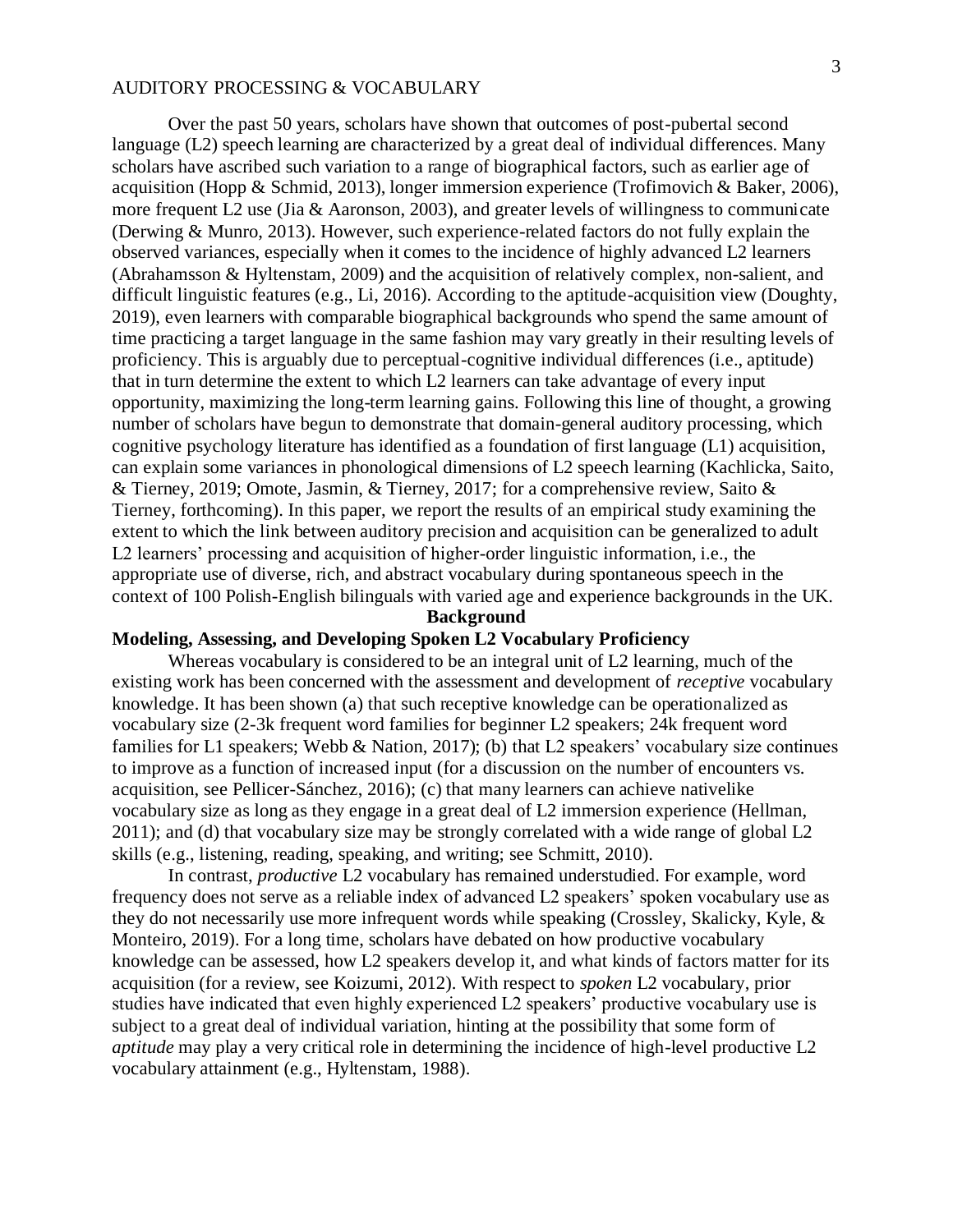Recently, Crossley and his colleagues have proposed, developed, and refined a computational model of L2 learners' spoken vocabulary use (Crossley, Salsbury, & McNamara, 2015; Kyle & Crossley, 2015). Within this framework, the lexical dimensions of L2 speech are analyzed from two different perspectives. The first dimension (appropriateness) is defined as the ability to use a combination of words in a contextually appropriate and nativelike manner with the correct assignment of morphological markers. For similar accounts of appropriateness, see the semantic, collocational, and grammatical functions of word in Nation's (2001) model of L2 vocabulary knowledge. The second dimension (richness) is defined as the ability to use more infrequent, context-specific, and abstract words. This corresponds to the width and breadth and depth of word knowledge in Ellis's (2002) model of lexical acquisition. Though few in number, empirical studies have examined how the appropriateness and richness aspects of L2 lexical knowledge develop among various types of L2 learners.

In terms of the initial phase of immersion (length of residence  $[LOR] < 1$  year), much of the learning appears to benefit L2 learners' use of rich and varied vocabulary. Crossley and his colleagues longitudinally analyzed the lexical richness of six L2 learners' L2 speech development over one year. Participants' spoken vocabulary quickly became more abstract, using more hypernyms and less concrete words, especially within the first four months (Salsbury, Crossley, & McNamara, 2011). As for the ultimate attainment of more experienced and advanced L2 learners' vocabulary use, the literature has been severely limited. Bartning, Lundell, and Hancock (2012) investigated the spoken morphological accuracy of the speech of 20 experienced late native Swedish learners of L2 (LOR > 5 years). The results demonstrated that the participants' accuracy performance was significantly distinguishable from inexperienced learners (LOR < 2 years) and native controls.

In the context of 100+ Japanese learners of English with varied experience profiles in naturalistic and classroom settings, Saito (2015, 2019, in press) examined the degree of vocabulary appropriateness (lexical, collocational, and morphological accuracy) and richness (frequency, range/context-specificity, abstractness). Experienced learners' (LOR > 6 years) spoken vocabulary use was significantly more accurate, varied, and richer than that of inexperienced learners in spontaneous speech. Interestingly, whereas few ultimately attained nativelike lexical accuracy, many experienced participants' richness performance was indistinguishable from native controls. The results indicate that the rate and ultimate attainment of spoken L2 vocabulary learning may differ in appropriateness and richness. On the one hand, many L2 learners can expand L2 vocabulary richness and reach a nativelike level within a short period of immersion  $(1$  year), as long as they practice and use the target language. On the other hand, whereas L2 learners' vocabulary use tends to be more accurate as a result of increased immersion, the incidence of *nativelike* accuracy appears to be limited to very few individuals (cf. Hyltenstam, 1988).

In the current study, we test the hypothesis that the outcomes of spoken L2 vocabulary development can be explained not only by experience-related factors (length, quality, and timing of L2 use), but also by learners' aptitude profiles (i.e., auditory processing). More specifically, we assume that the aptitude and acquisition link can be most clearly observed especially in the relatively difficult aspects of L2 vocabulary learning—i.e., appropriateness rather than richness (cf. see the Results section for the benchmark analyses of L1 and L2 speakers' vocabulary proficiency). In this way, those with greater aptitude are expected to attain high-level L2 lexical proficiency after years of immersion as they can make the most of every practice opportunity in naturalistic settings (Doughty, 2019).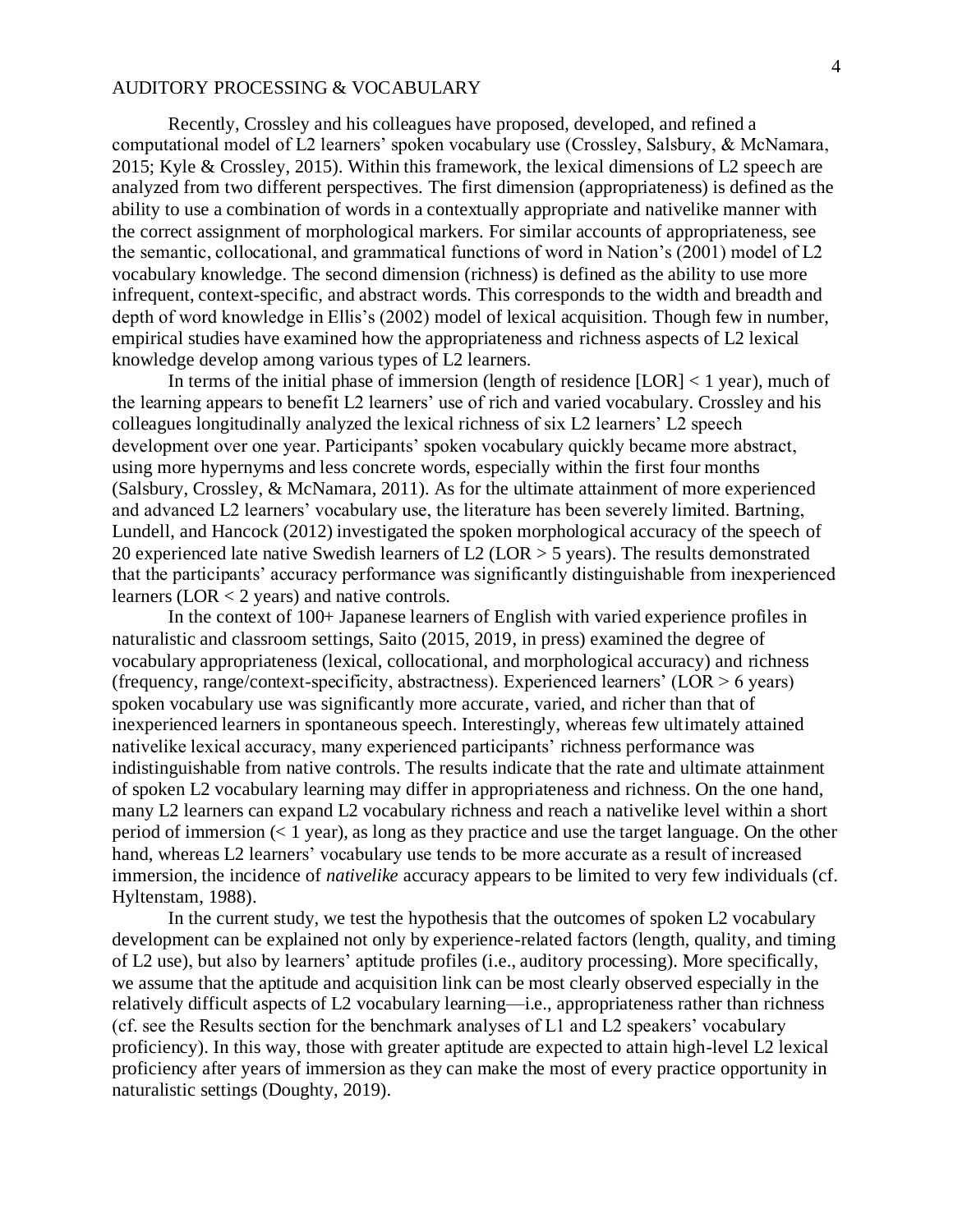# **Domain-General Auditory Processing in L1 Acquisition**

In the field of cognitive psychology, one major theoretical debate concerns whether, to what degree, and how certain regions of the brain are specifically involved in human language acquisition (for an overview, see Campbell & Tyler, 2018). One influential view states that the same perceptual-cognitive faculties govern a range of general purpose learning behaviors including language learning, and an example of such a domain-general capacity that has received much attention is auditory processing. This ability is collectively referred to as a set of basic, low-level perception skills to encode, represent, and remember frequency and time dimensions of sounds (e.g., pitch, formants, duration, and amplitude). Many scholars have argued that individual differences in such auditory perception skills play a key role in the speed, development, and delay in first language (L1) acquisition (i.e., the auditory-deficit theory; Goswami, 2015; Tallal, 2004).

Auditory processing serves as "the gateway to spoken language" (Mueller, Friederici, & Männel, 2012, p. 15953), as it anchors every stage of phonological, lexical, and morphosyntactic processing. In order to detect phonetic and phonological categories, it is necessary to encode the relative weights of multiple acoustic cues, such as formant height, shape, and length for vowels (Kuhl, 2000) and approximants (Espy-Wilson et al., 2000), pitch and voice onset time for stop consonants (Shultz, Francis, & Llanos, 2012), and pitch height and contour for lexical tones (Chandrasekaran, Sampath, & Wong, 2010). More robust, prompt, and automatic phonetic and phonological analyses directly relate to the activation of contextually appropriate target words (Norris & McQueen, 2008), the detection of word and sentence boundaries (Cutler & Butterfield, 1992), and the refinement of morphological details (Joanisse & Seidenberg, 1998).

Among typical language development, auditory sensitivity continues to grow up to the age of 8 to 9, followed by a gradually declining curve through older adulthood (Skoe, Krizman, Anderson, & Kraus, 2015). There is ample evidence that when toddlers experience difficulties at the level of basic lower-level auditory perception, their acquisition of phonetic, phonological, lexical, and morphosyntactic knowledge is slowed down, resulting in a range of global language problems (for a meta-analysis, see Hämäläinen, Salminen, & Leppanen, 2012). For example, global language skills, such as reading and phonological awareness, are linked to the perception of non-verbal spectral (pitch, formats) and temporal (duration, amplitude) encoding (Foxton, Talcott, Witton, Brace, McIntyre, & Griffiths, 2003; Grube, Kumar, Cooper, Turton, & Griffiths, 2012). Thus, there is much correlational evidence showing that dyslexic children are more likely to have auditory deficits (Casini, Pech‐Georgel, & Ziegler, 2018; Goswami, Wang, Cruz, Fosker, Mead, & Huss, 2011; Won, Tremblay, Clinard, Wright, Sagi, & Svirsky, 2016). Some scholars have suggested auditory processing measures as a diagnostic tool for dyslexia (Hornickel & Kraus, 2013) and other language-related disorders (Russo et al., 2008).

As for normal-hearing *children* (i.e., children who have not been diagnosed with specific language impairment or dyslexia), there is ample research examining the relationship between individual differences in auditory processing and language skills (e.g., Anvari, Trainor, Woodside, & Levy, 2002; Bavin, Grayden, Scott, & Stefanakis, 2010; Boets, Wouters, Van Wieringen, De Smedt, & Ghesquiere, 2008; Douglas & Willatt, 1994; Lamb & Gregory, 1993; Talcott, Witton, McLean, Hansen, Rees, Green, & Stein, 2000; Tierney, Gomez, Fedele, & Kirkham, 2021). In essence, these studies have indicated (a) that children without hearing impairment nonetheless vary in auditory abilities; and (b) that this variability is linked to a range of language outcomes (speech-in-noise perception, vocabulary use, literacy, and phonological awareness).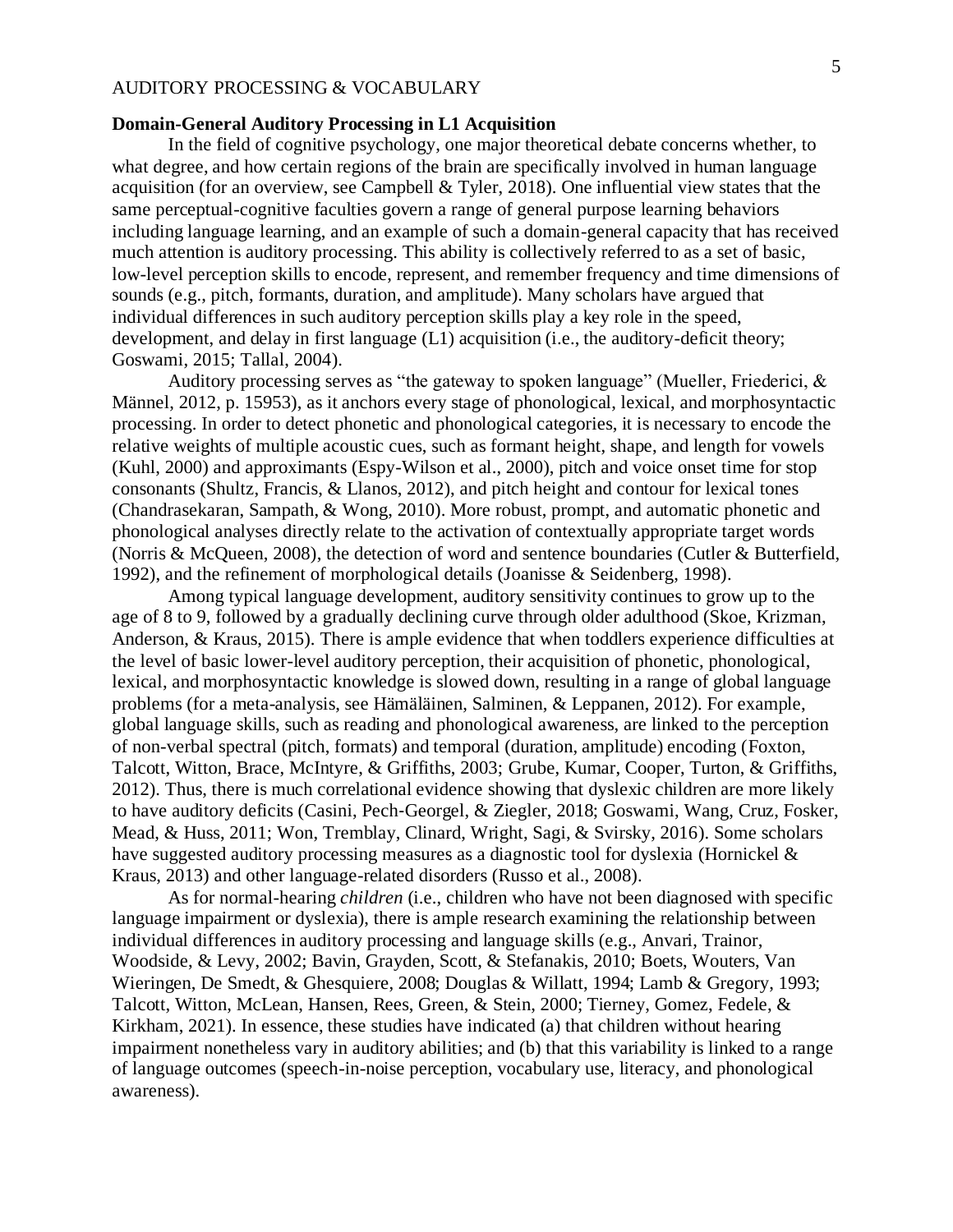When it comes to normal-hearing *adults,* similar individual variation has been observed (e.g., Kidd, Watson, Gygi, 2007). However, the correlations between auditory processing and speech perception abilities appear to be unclear (e.g., Surprenant & Watson, 2001; but see Ahissar, Protopapas, Reid, & Merzenich, 2000). One possible reason for this could be related to the various *redundancies* in speech perception. Every phonological contrast involves the complex integration of multiple acoustic signals. Due to the existence of multiple redundant cues, when listeners fail to perceive one, they may still accurately perceive the phoneme based on a different cue (e.g., the perception of English stops using voice onset time and/or pitch in following vowels; Toscano & McMurray, 2010). As L1 speakers regularly engage in languagebased interactions during which they receive input for prolonged periods of time, accumulating a great deal of relevant speech perception experience, even those with particular auditory deficits may identify/adopt unique cue weighting strategies to optimize speech recognition (e.g., Jasmin, Dick, Holt, & Tierney, 2019 for the case of amusics using duration rather than pitch cues for the normal perception of speech and music).

# **Domain-General Auditory Processing in L2 Acquisition**

More recently, some scholars (e.g., Saito & Tierney, forthcoming) have begun to argue not only that auditory processing could explain some variance in adult L2 learners' speech learning outcomes, but also that it may play an even more influential role in L2 than L1 acquisition because of the quantitative and qualitative differences between L1 and L2 learning processes. In L1 acquisition, even infants with auditory perception deficits may overcome acquisition problems with extensive exposure to input for a long period of time (Rosen, 2003). Contrastingly, adult L2 learners typically have limited access to exposure to their target language, even under immersion conditions (Jia & Aaronson, 2003). Unlike L1 learners, the lack of sufficient exposure opportunities may prevent L2 speakers from compensating for any perceptual deficit hindering their L2 comprehension development. In L2 learning contexts, any perceptual advantage or disadvantage can more strongly predict the extent to which L2 learners can benefit most from such limited input opportunities (Doughty, 2019).

Compared to L1 acquisition, in which auditory category learning takes place on a *blank* state (free of prior phonetic experience), it is important to note that adult L2 learners filter a new language input through their already-established auditory representations. In particular, they have to attend to new cues when L2 phonetic and phonological categories differ from L1. For example, Japanese speakers must learn to perceive difference in the third formant to acquire English [r] and [l] (Iverson et al., 2003), as well as to adjust and re-tune to existing analysis patterns when the cue weightings only partially overlap between L1 and L2 sounds (e.g., Chinese speakers need to deprioritize pitch and prioritize duration cues to acquire English word and sentence stress patterns; Jasmin, Sun, & Tierney, 2020). Developing or/and adjusting perceptual strategies to rely on new sources of input may draw on the ability to precisely and explicitly encode auditory dimensions, and so individual differences in auditory processing may demonstrate even greater predictive power for adult L2 speech learning success (Doughty, 2019).

With regards to testing the auditory-deficit hypothesis in L2 acquisition, there is a growing body of empirical research featuring a wide range of adult L2 speakers with diverse experience backgrounds. This work has found that individuals with more precise auditory processing abilities can hear and remember unfamiliar sounds and words more quickly when they are exposed to them (e.g., Kempe et al., 2015; Wong & Perrachione, 2007). In addition, individuals who demonstrate greater sensitivity to key acoustic information in a gradient manner (perceiving fine differences within sound categories) are more capable of integrating multiple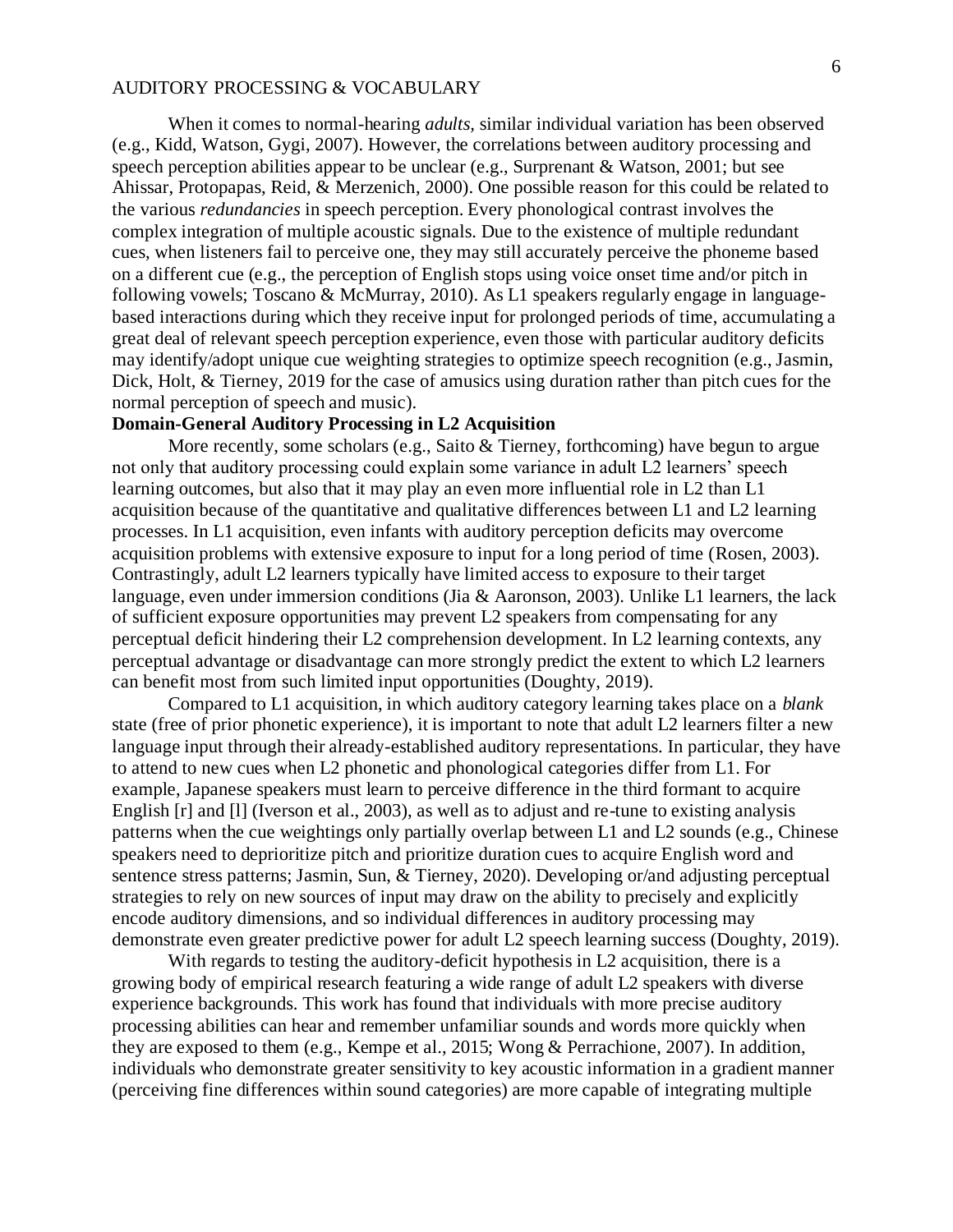cues to a single percept (e.g., Kim, Clayards, & Kong, 2020 for the weighting of vowel quality and quantity in the perception of synthesize vowel contrasts; Kong & Edwards, 2016 for the weighting of voice onset time and pitch in the perception of synthesized stop voicing contrasts; Chandrasekaran, Sampath, & Wong, 2010 for the weighting of pitch direction and height in English speakers' perception of Mandarin lexical tones).

When it comes to naturalistic L2 speech learning, it is individual variation in auditory processing that determines learning success even after the length and quality of experience is controlled for (Omote et al., 2017 for segmental and suprasegmental perception; Saito, Sun, & Tierney in press-a for segmental and suprasegmental production). Interestingly, the relationship between auditory processing and acquisition tends to be stronger when L2 learners have engaged in a sufficient amount of immersion experience (e.g., > 1 year: Saito, Sun, Kachlicka, Alayo, Nakata, & Tierney, 2020), and when the analyses focus on the relatively difficult aspects of L2 speech learning (e.g., phonological accuracy rather than fluency; Saito et al., in press-a). In contrast, the predictive power of auditory processing may be smaller when learners lack opportunities to be exposed to extensive, interactive and varied aural input (Saito, Tran, Suzukida, & Tierney, 2021 for classroom L2 learners).

Not surprisingly, all the aforementioned studies have exclusively concerned the relationship between auditory perception and L2 phonology since the role of auditory input processing is most directly relevant to segmental and suprasegmental acquisition. If we take the theoretical stance that auditory processing is a bottleneck for various dimensions of L2 speech acquisition, the question now becomes the extent to which auditory processing influences the acquisition of higher-level linguistic competence beyond phonological refinements —i.e., appropriate use of rich and varied vocabulary items. The current study is designed to address this issue.

# **Motivation for Current Study**

There are several reasons to predict the presence of a relationship between more precise auditory processing and spoken L2 vocabulary development. Although the context of the topic is exclusively limited to English, there is some discussion to support the hypothesis that auditory processing drives the lexical, morphosyntactic, and global aspects of L2 learning.

At the lexical level, the detection of L2 lexical and sentence stress patterns is claimed to be fundamental to segmenting and making input available for word analyses (Field, 2005). Given that these linguistic phenomena are marked by changes in pitch, duration, and amplitude, it is reasonable to assume that individuals with greater sensitivity to the relevant acoustic dimensions can better encode, notice, and internalize novel or L2 prosodic patterns relative to L1 counterparts (Chandrasekaran et al., 2010). Relatedly, speech corpus research has shown that more frequent collocations are characterized by shorter word duration (Gregory, Raymond, Bell, Fosler-Lussier, & Jurafsky, 1999) and that more frequent, predictable, or/and redundant words have shorter durations as well as reduced pitch and amplitude range (Shattuck-Hufnagel & Turk, 1996; see also Bybee & Scheibman, 1996 for the relationship between collocational strength and vowel reduction). Thus, we hypothesize that robust prosodic processing may help L2 learners infer from every instance of input not only which parts of speech could be chunked together, but also whether they serve as frequent collocational units.

At the morphosyntactic level, it has been shown that the linguistic features with which L2 learners have the most difficulty tend to have fewer phonemes, and low syllabicity and sonority (e.g., Goldschneider & DeKeyser, 2001). According to the prosodic account of L2 grammar (Goad & White, 2019), the accurate encoding of prosodic cues is believed to be a necessary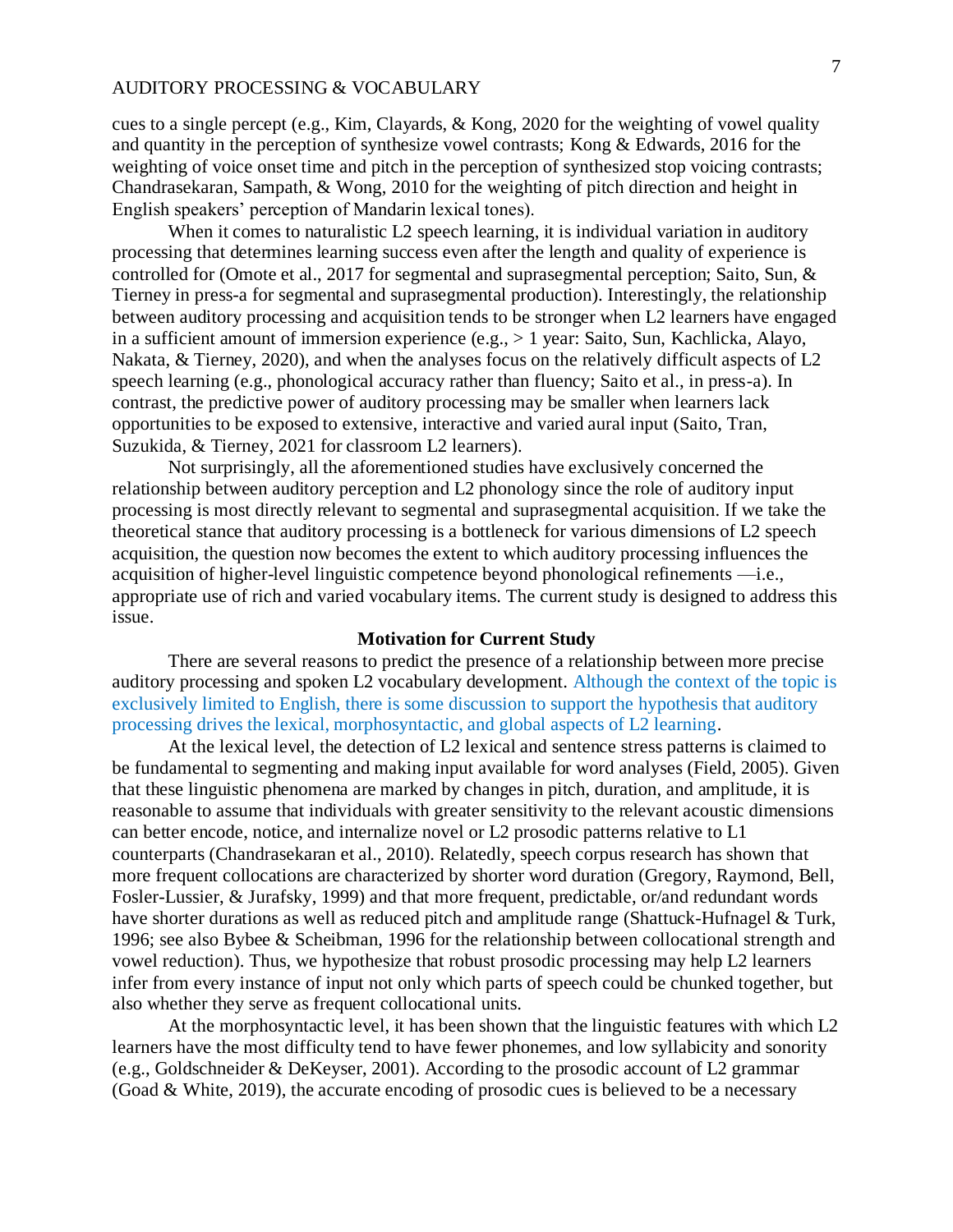condition for the acquisition of complex morphology (e.g., inflection), syntax (e.g., word order), and semantics (e.g., articles). Thus, we hypothesize that individual differences in pitch, duration, and amplitude rise time may determine the extent to which learners can extract L2 morphosyntactic information from aural input and that those with more precise prosodic processing can demonstrate more advanced L2 morphosyntactic proficiency (e.g., Kachlicka et al., 2019; Saito et al., 2020).

At the global level, whereas L2 vocabulary knowledge is instrumental to global reading and listening skills, it has been shown that those who have attained highly advanced L2 listening and reading proficiency are likely to have greater working memory, attentional control, and phonological awareness (Vafaee & Suzuki, 2020; Wallace, 2020). Importantly, scholars have also demonstrated that auditory processing and cognitive abilities are interwoven with each other (Ahissar, Lubin, Putter-Katz, & Banai 2006; Snowling, Gooch, McArthur, & Hulme, 2018; Grube, Kumar, Cooper, Turton, & Griffiths, 2012). As such, auditory processing and memory abilities can simultaneously help learners hold aural information for a longer period of time, thereby making it available for more robust acoustic analyses (Zhang, Moore, Guiraud, Molloy, Yan, & Amitay, 2016).

Given that auditory processing is an important determinant of phonological aspects of L2 speech learning (e.g., Omote et al., 2017), and that the mechanisms underlying the individual differences in L2 lexical production development and attainment have remained open to investigation (Saito, 2015, 2020), the current study explored the relationship between a total of 100 late Polish-English bilinguals' profiles of auditory processing (pitch, duration, amplitude rise time), biographical backgrounds (length of immersion, musical training, age of arrival), and spoken vocabulary proficiency (appropriateness, richness). The following research question, followed by predictions, was formulated:

• Whether, to what degree and how does auditory processing relate to post-pubertal L2 learners' spoken vocabulary proficiency when biographical factors are controlled for?

According to the cross-sectional and longitudinal investigations, much vocabulary learning can be observed in richness (e.g., Salsbury et al., 2011), and an extensive period of regular and frequent L2 use may be needed to make a perceptible change in appropriateness (e.g., Saito, 2019 for 10+ years of immersion). As stated in the aptitude-acquisition hypothesis (Doughty, 2019), it is in such relatively difficult aspects (i.e., appropriateness rather than richness) where aptitude (including auditory processing) may play a key role in determining the extent to which certain L2 learners can attain advanced L2 lexicogrammatical proficiency (rich *and* accurate). In particular, more precise auditory processing (pitch, duration and amplitude in particular) may help L2 learners (a) segment aural input into words with the accurate use of lexical stress, (b) detect, internalize and use more frequent, strongly combined collocational chunks in a contextually appropriate manner, and (c) access perceptually non-salient morphological markers (fewer phonemes, low syllabicity and sonority; e.g., Goldschneider & DeKeyser, 2001 for regular past tense).

# **Method**

# **Participants**

The participants were 100 Polish residents in the UK whose pronunciation performance was assessed in the precursor project. The length of immersion varied widely from 0.1 to 19 years. The data collection (speech and auditory processing tests) was conducted with a researcher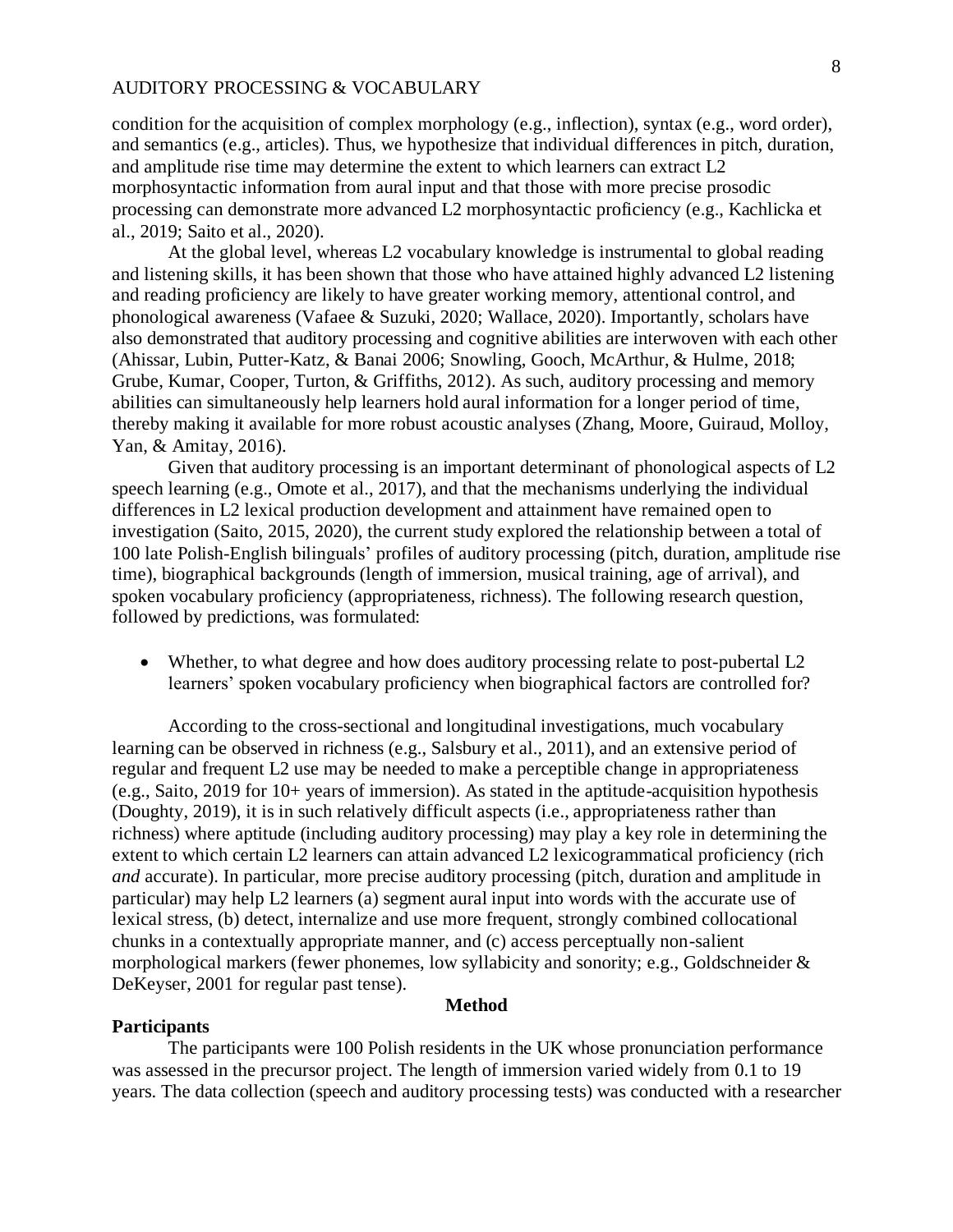at a university in London. While the frequency of daily L2 use varied across different contexts (work, home, family), according to individual interviews, the participants reported that their main language of communication, at work and/or at home, was L2 English. After experiencing 6-15 years of English-as-a-Foreign-Language education in Poland, the participants arrived in the UK after puberty (age of arrival [AOA] > 17 years). None reported any hearing nor reading problems. All the biographical information is detailed in Table 1.

# **Table 1**

|                                   | M          | SD   |     | Range |
|-----------------------------------|------------|------|-----|-------|
|                                   |            |      | Min | Max   |
| Chronological age                 | 30.2 years | 7.2  | 19  | 45    |
| Age of arrival                    | 22.4 years | 3.6  | 17  | 36    |
| Length of residence               | 7.3 years  | 5.1  | 0.1 | 19    |
| Age of EFL education              | 9.9 years  | 3.4  | 4   | 16    |
| Length of EFL education           | 9.5 years  | 3.5  | 1   | 20    |
| Current L2 use @ work             | 80.1%      | 23.5 | 10  | 100   |
| Current L <sub>2</sub> use @ home | 56.3%      | 37.5 | 0   | 100   |
| Current L2 use @ social           | 62.5%      | 25.9 |     | 100   |

*Biographical Backgrounds of 100 Participants*

In the precursor research (Saito, Kachlicka, Sun, & Tierney, 2020a), the differential effects of age, experience, and auditory processing on the participants' *phonological* accuracy and fluency were measured. The analyses and findings were based on short speech samples (30 seconds per participant) elicited using a semi-structured speaking task (i.e., picture description), which would fall short of the length threshold for spoken lexicogrammar analyses. With a view of conducting robust analyses of spoken lexicogrammar, scholars have suggested 100+ words as a minimum length requirement (Koizumi & In'nami, 2012). To elicit sufficiently long spontaneous speech samples, and to capture appropriate use of vocabulary and grammar, longer speech samples from the same participants were elicited using a different task, i.e., oral interview.

# **Speaking Task**

Free speech tasks, such as the oral interview task in this study, have been widely used in L2 vocabulary research (e.g., Crossley et al., 2015) and high-stakes speaking-ability tests (e.g., IELTS). First, participants were asked to talk about the following topic (i.e., *What was the hardest and toughest challenge in your life?*). After one minute of planning time, they spoke for roughly two minutes. Finally, the researcher asked a few follow-up questions in response to the content of their speech (for the materials used in the study, see **Supporting Information-A**). Compared to the highly structured task used in the precursor project, wherein participants focused on describing already provided information (picture narratives), the format of the interview task could be considered less structured, encouraging participants to produce longer and more complex speech while talking about more informal, familiar and personal topics with freedom (see Skehan, 1998).

To control for the effects of phonological quality on L2 analyses, all the recordings were transcribed and cleaned by removing filled pauses (e.g., "ah, eh, um") and fixing obvious mispronunciation problems (e.g., *life*, pronounced as *rife,* would still be spelled as *life*). The duration of the transcripts widely varied ( $M = 503.1$  words,  $Range = 106-1264$  words). Four researchers initially transcribed the same five speech samples (out of the entire dataset, 100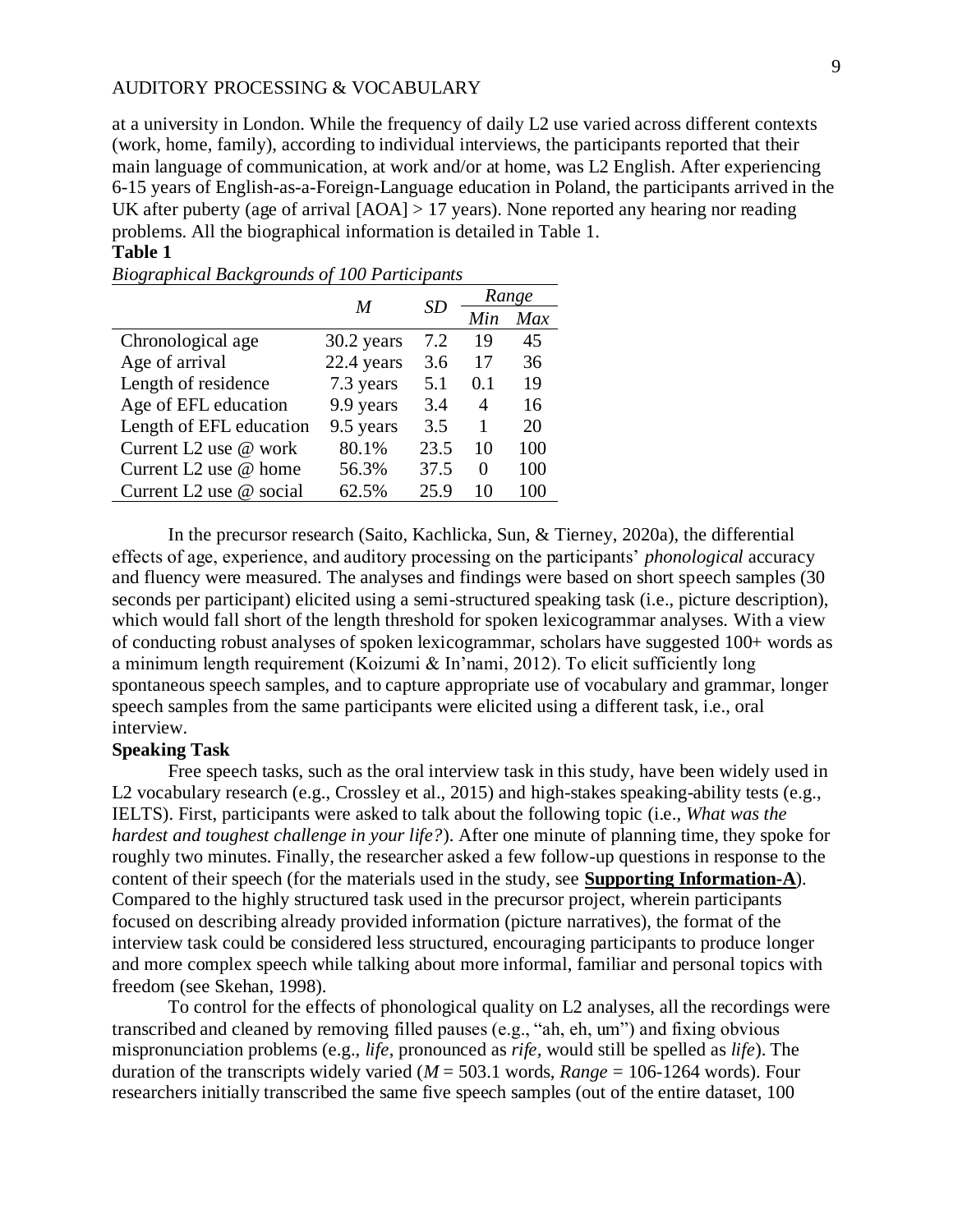speech samples) to compare their agreement. While their transcripts largely agreed with each other, they discussed any discrepancies and agreed on some transcription conventions (see **Supporting Information-B**). Afterwards, the remaining 95 samples were divided between the four researchers, each of whom individually transcribed 20-25 samples. Whenever they encountered ambiguous situations, they consulted with each other to ensure that they had consistently followed the agreed conventions.

# **Analyses of Appropriateness**

To capture the multifaceted nature of appropriateness, three different approaches were adopted:

**1. Holistic Appropriateness***.* To account for the potentially different degrees of error gravity on global comprehension and communicative adequacy, scholars have emphasized the importance of expert raters' holistic judgements (Foster & Wigglesworth, 2016). Following the training procedure in Saito (2019), a total of five linguistically trained raters were recruited to assess semantic and morphosyntactic dimensions of appropriateness.

*Raters***.** The raters included three native speakers of English (2 from the UK, 1 from the USA) and two near-native speakers of English (1 from Estonia, 1 from Germany). All of them received several years of linguistics training at universities in London and had a significant amount of experience in L2 speech analyses as they regularly participated in empirical research projects of this kind. They reported high levels of familiarity with vocabulary use in British English and foreign accented English in the UK. As reported below, all the raters demonstrated relatively high inter-rater agreement (see below).

*Procedure*. The rating sessions took place individually under the supervision of a researcher. The raters first received definitions for the two different areas of appropriateness— (a) semantic and (b) morphosyntactic. For training scripts and onscreen labels, see **Supporting Information-C**. During the assessment, the samples were displayed on a computer screen in a randomized order using MATLAB software. For each token, the degree of appropriateness was assessed using a moving slider. If the slider was placed at the leftmost end of the continuum, labeled with a frowning face (indicating "non-targetlike"), the rating was recorded as 0. If the slider was placed at the rightmost end of the continuum, labeled with a smiley face (indicating "targetlike"), the rating was recorded as 1000. The scoring method was explicitly explained to the raters. None of them asked any questions. To avoid any confusion (as reported in some L2 assessment research using a numbered scale; Isaacs & Thomson, 2013), no numerical values were displayed on the screen.

To ensure the raters' understanding of the procedure, they evaluated three practice transcripts (not included in the main dataset) and explained/justified their decisions. For each response, the researcher gave feedback to ensure that the raters handled the three different categories without confusion. Finally, the raters moved onto the main dataset of 100 transcripts.

*Reliability***.** In our pilot run, the length of a session turned out to be a problem as some transcripts were long (> 1000 words). To reduce rater fatigue, all transcripts were equally cut down to 250 words, except for several samples that were already less than 250 words. Each session lasted for approximately three hours (including training and practice), and the raters took a short break (10 minutes) halfway through. A Cronbach alpha analysis revealed that the five raters demonstrated relatively strong agreement for semantic appropriateness ( $\alpha$  = .81) and morphosyntactic appropriateness ( $\alpha$  = .83). According to the post-rating questionnaire, the raters reported that they not only understood but also handled the three rubrics through the judgment sessions without confusion ( $M = 9$  out of " $I =$  "very difficult",  $9 =$  "very easy and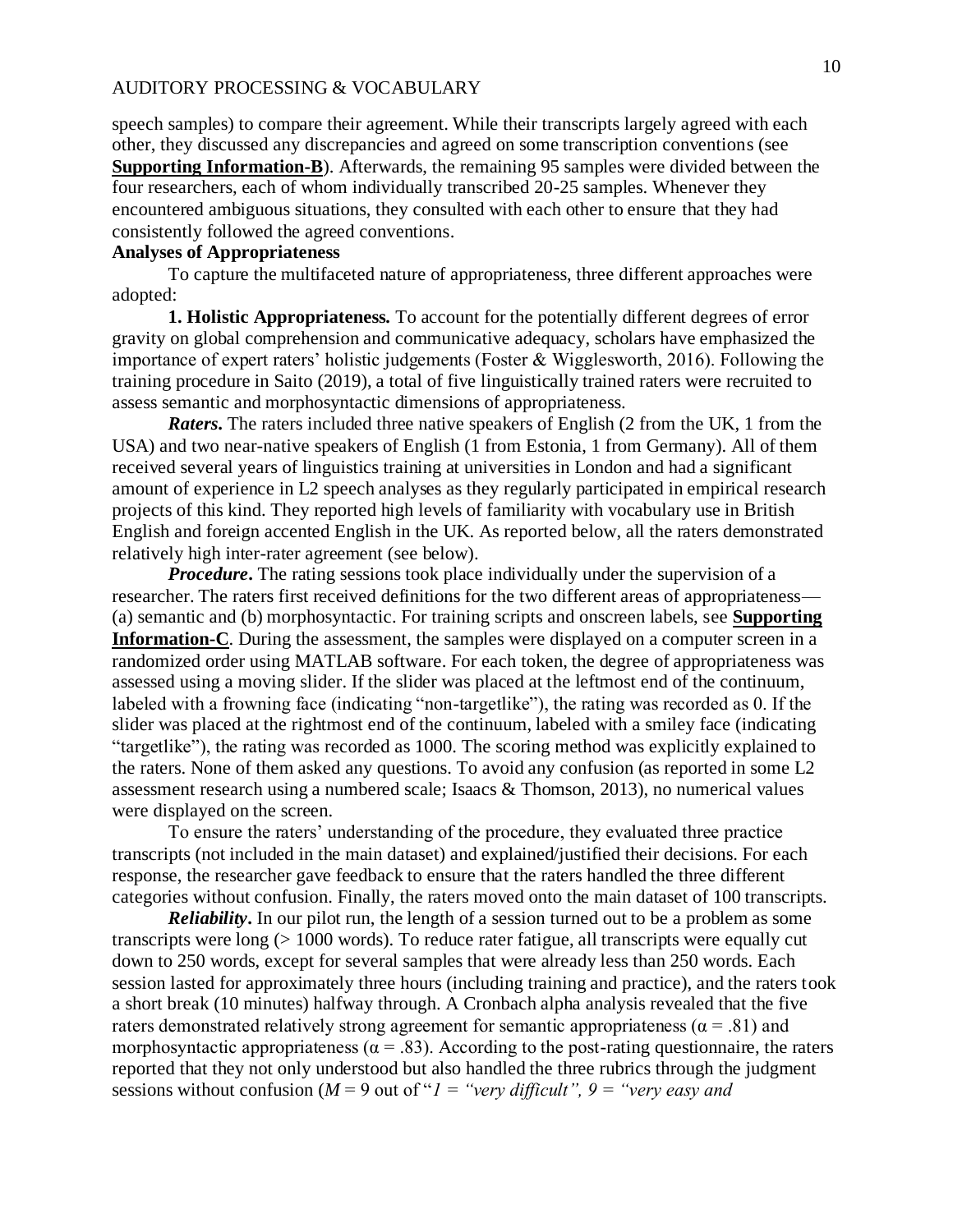*comfortable*""). The five raters' scores were averaged to generate two scores for each transcript, quantifying its semantic and morphosyntactic appropriateness.

**2. Local Appropriateness***.* Given that the task was designed to elicit the participants to use past tense while speaking, local morphosyntactic accuracy was operationalized via tallying the number of past-tense errors by the number of obligatory contexts per sample (for a similar approach, see Kourtali & Révész. 2020). The past tense in English was considered perceptually non-salient (Goldschneider & DeKeyser, 2001), semantically redundant and less intrusive to communicative success (VanPatten, 2002), and was reported to be difficult among many adult L2 learners of English (Ellis, Loewen, & Erlam, 2006). Two linguistically trained coders first analyzed 20 (out of 100) samples. The inter-coder agreement was relatively high (*r* = .91). The first coder completed the rest of the analyses. The participants' accuracy ratio widely ranged (*M*  $= 24.9\%$ ; *SD* = 18.3; *Range* = 0-92%). Since the obligatory context analysis could be influenced by text length, we also calculated residual accuracy scores with the length factor statistically controlled for.

**3. Collocational Appropriateness**. Collocation is broadly defined as a meaningful combination of multiword expressions (Gablasova, Brezina, & McEnery, 2017), and found to serve as a primary determinant of humans' intuitive of lexical appropriateness (Saito, 2020). To this end, two corpus-based association measures were used, Mutual Information (MI) bigram and trigram. Conceptually, MI indicates the strength of the partnership between two and three-word expressions, while controlling for the probability of random groupings of words. Collocations with higher MI scores consist of combinations of words which likely have a fewer number of partner words. These words likely exhibit greater coherence, more distinctive meaning and clearer discourse functions. To calculate MI, random co-occurrences of words were first estimated by dividing the number of any possible combinations within a fixed window size  $(n =$  $\pm$  5 words in TAALES) by the total number of tokens in the reference corpus (British National Corpus). Then, the frequency of collocations was divided by the frequency of random cooccurrence among the words, and then logarithmized.

# **Analyses of Richness**

The multifaceted nature of richness was approached from three different perspectives via TAALES 2.0 (Kyle & Crossley, 2015):

**1. Frequency.** Word frequency refers to the extent to which less frequent and common words are used per sample. The index was calculated by dividing the total sum of frequency scores in reference to the British National Corpus by the number of all the words with frequency scores. In order to control for Zipfian effects in word frequency lists (higher-frequency words are more likely to be recycled), the raw scores were logarithmically transformed. Lower frequency scores indicate the use of less frequent words and more infrequent words, which is characteristic of more advanced L2 lexical proficiency (Crossley et al., 2009).

**2. Range.** Word range refers to the extent to which L2 speakers used more specific words which are narrowly used and observed in certain contexts and genres (rather than across diverse contexts). The index was calculated by dividing the total sum of range scores by the number of words in the texts with range scores. Like frequency, the raw scores were logarithmically transformed. Words with lower range scores indicate the use of more context-specific words (restricted to certain genres), which is considered as an index of more advanced L2 lexical proficiency (Kyle & Crossley, 2015).

**3. Abstractness***.* Abstractness refers to the extent to which words that are less concrete, imageable and familiar are used per sample. In TAALES, native speakers' perceived judgements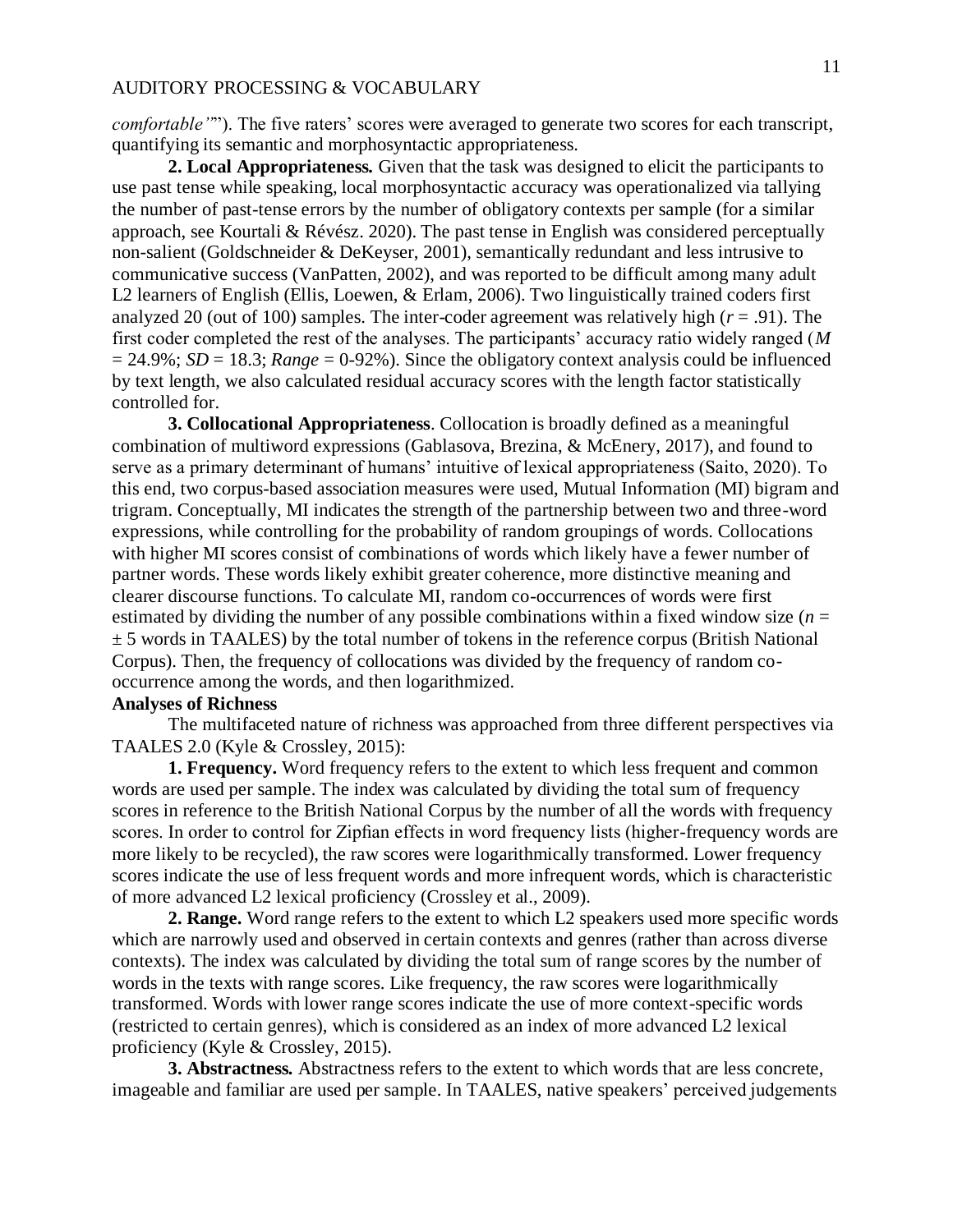of concreteness and imageability were stored for 4,000 content words based on the MRC psycholinguistics database (Coltheart, 1981). The average concreteness, imageability and familiarity scores were calculated for each transcript (0-1000 points). Thus, those who often use words with lower judgement scores (i.e., less concrete, imageable, and familiar words) could be considered to have more advanced L2 lexical proficiency (Salsbury et al., 2011).

# **Auditory Processing Measures**

Following the methodology widely used in cognitive psychology (e.g., Surprenant & Watson, 2001), participants' domain-general perception ability was assessed using a battery of psychophysical assessments. The materials used for the current study were developed in precursor studies (e.g., Kachlicka et al., 2019). As reviewed earlier, the acoustic dimensions relevant to L2 vocabulary acquisition were assumed to involve participants' thresholds for discrimination of pitch, duration, and amplitude. For each test, three complex tone stimuli were presented, with either the first or the third sounding different from the other two. Participants indicated which sound was different by either pressing the number '1' or '3' on a keyboard. An adaptive three-alternative forced-choice procedure was used, such that the difficulty of the task would decrease after every incorrect response and increase after every third correct response. The program continued until eight reversals had been reached, i.e., incorrect answers after a string of successes or correct answers after a string of failures.

**Stimulus.** For each test, 100 continuous synthesized stimuli (500 ms in length) were created via custom MATLAB scripts. They differed at 100 steps along the target acoustic dimension (Levels 1-100). A total of 100 four-harmonic complex tones were created with F0 set to 330 Hz and the amplitude of each harmonic set to 40 dB. The target acoustic dimension for each test varied by a step of 0.3 Hz in F0 (330.3-360 Hz), 2.5 ms in duration (252.5-500 ms), and 1.22 ms in amplitude rise time (178-300 ms), respectively.

**Procedure.** When three different tones were presented with an inter-stimulus interval of 0.5 s, the participants were asked to choose which of the three tones differed from the other two by pressing the number "1" or "3." Based on Levitt's (1971) adaptive threshold procedure, the level of difficulty changed from trial to trial according to participants' performance. The initial difficulty, i.e. the level of the target stimulus, was set to level 50. When three correct responses were made in a row, the difference became smaller by a degree of 10 steps (more difficult). When their response was incorrect, the difference became wider by a degree of 10 steps (easier). The reverse happened when the direction of difficulty between trials reversed—i.e., when an increase in acoustic difference (easier) was followed by a decrease (more difficult), or vice versa. After the first reversal, the step size decreased (more difficult) from 10 to 5, and then from 5 to 1 after the second reversal. The tests stopped either after 70 trials or eight reversals. For participants' auditory processing scores, the stimulus levels after the third reversal were averaged. Since the scores indicate how small of a difference participants can perceive, lower scores indicate more precise auditory processing scores.

**Reliability**. To check the reliability of the auditory processing tests, a follow-up project was conducted with 30 English users with diverse experience and proficiency levels (not included in the current study). They took a range of auditory processing tests (including pitch, duration, and amplitude discrimination) twice with an interval of one day. The results of Spearman correlation analyses demonstrated small-to-medium strength for the individual tests (*r* = .632 for pitch, .333 for duration, .737 for risetime). As for the composite auditory processing scores (averaging pitch, duration, and rise time discrimination), the reliability ( $r = .720$ ) could be considered satisfactory and comparable to similar research (e.g., *r* = 0.75 in Raz, Willerman, &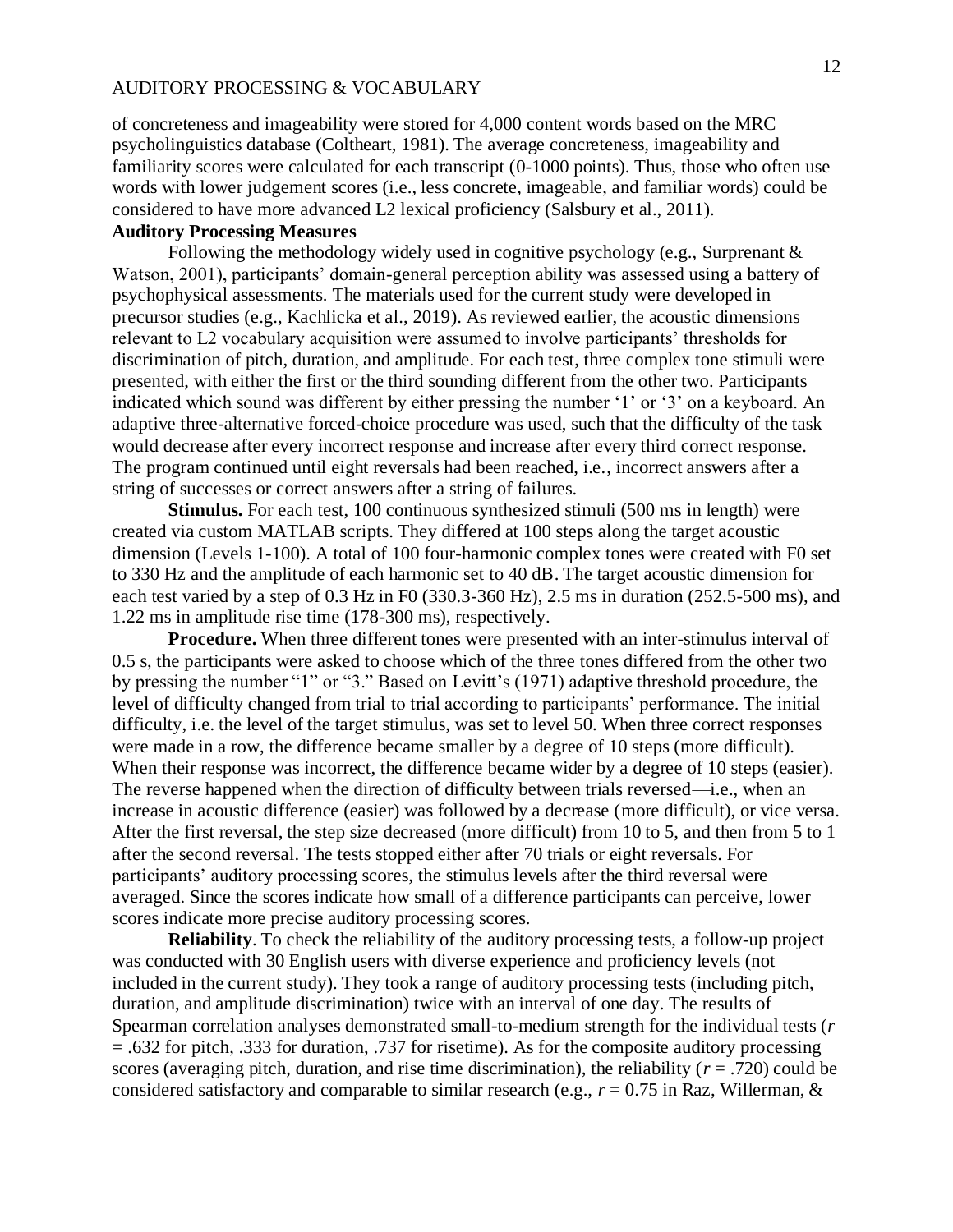Yama, 1987). The results suggest that although using individual test scores may result in low reliability (e.g., duration discrimination), composite test scores may serve as a more reliable proxy of one's auditory precision (for methodological details, see **Brief Report** in Saito, Sun, & Tierney, 2020b).

**Composite Scores.** The descriptive results of pitch, duration and amplitude rise time discrimination test scores were summarized in **Supporting Information-D**. Since the data significantly differed from the normal distribution  $(p < .01)$ , their raw scores were transformed via a log10 function. To calculate participants' overall prosodic encoding abilities, their raw scores were standardized, and averaged. According to the results of the normality test (Kolmogorov-Smirnov) the resulting averaged scores were comparable to the normal distribution  $(p > .05)$ , and thus were used for the subsequent analyses as a composite index of participants' auditory processing of prosodic cues. Lower factor scores indicate more precise encoding of pitch, duration, and amplitude information.

For the sound stimuli used in the auditory processing tests (duration, pitch, risetime), see the team's website [\(www.sla-speech-tools.com,](http://www.sla-speech-tools.com/) under construction).

#### **Results**

First, we present the results of preliminary analyses to examine what characterizes spoken L2 vocabulary proficiency among 100 Polish-English bilinguals relative to L1 counterparts. Second, we show the results of factor analyses to explore what underlies spoken L2 vocabulary proficiency (which we analyzed via 11 outcome measures) and auditory processing abilities (which we analyzed via 3 outcome measures). Subsequently, we present the results of multiple regression analyses to probe how a range of predictor variables related to experience and auditory processing are uniquely associated with various dimensions of participants' L2 lexical proficiency.

# **Spoken L2 vs. L1 Vocabulary Proficiency**

The descriptive results of the 11 vocabulary measures are summarized in Table 2. To examine what characterizes spoken L2 vocabulary proficiency, a set of 95% confidence interval analyses were performed to check the extent to which Polish-English bilinguals' performance overlapped with (or deviated from) that of L1 speakers. In the prior project (Saito, in press), a total of 10 monolingual speakers of English (born and raised in the English-speaking areas of Canada) completed the same oral interview task. The results indicated two overall patterns: (a) some Polish-English bilinguals reached nativelike proficiency in terms of richness (overlaps in 95% intervals in all measures); and (b) appropriateness could be considered as a relatively difficult dimension of spoken L2 vocabulary proficiency as L2 speakers' proficiency was significantly distinguishable from the native benchmark in five of six measures (i.e., lexical, morphosyntactic, and collocational accuracy).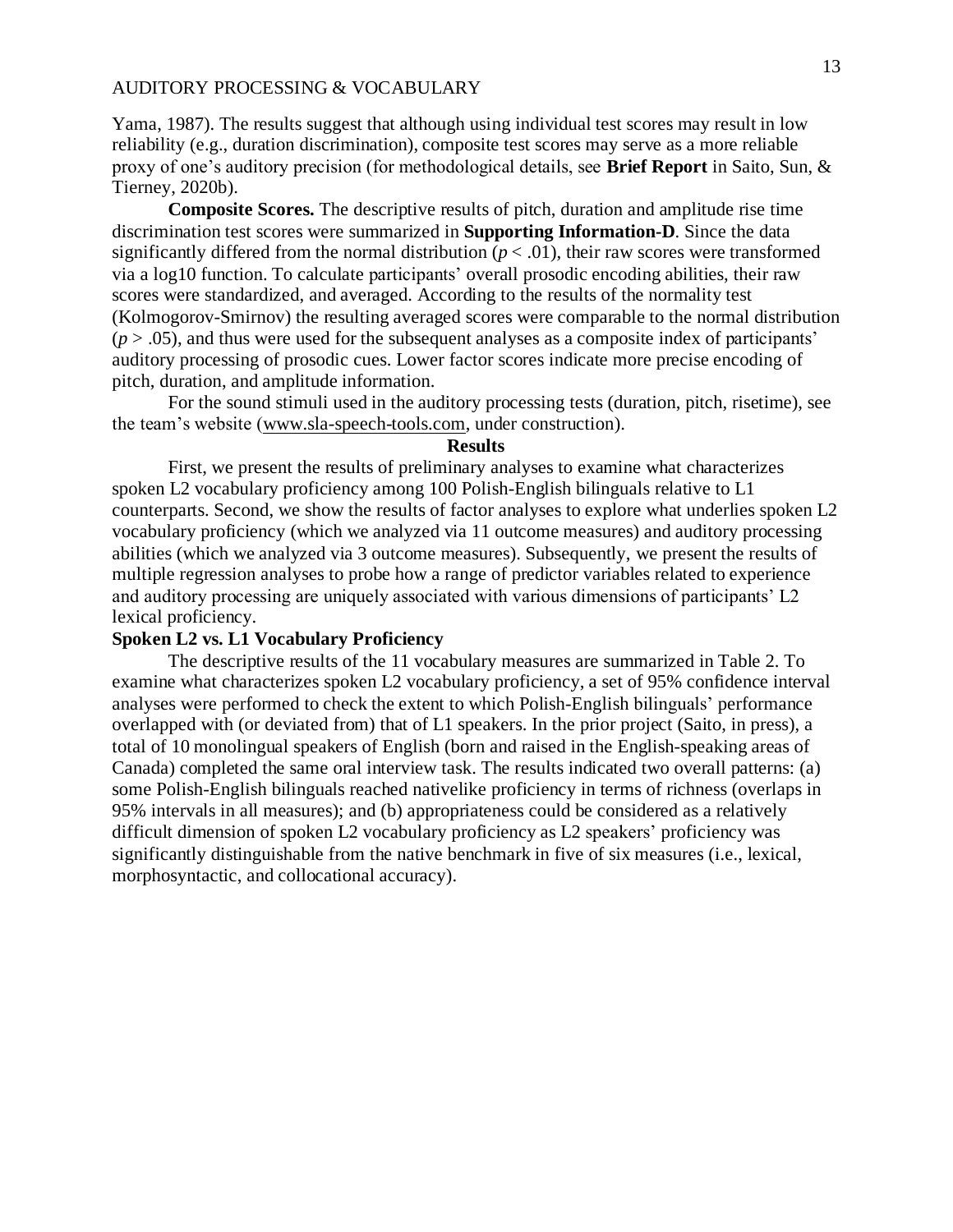# **Table 2**

Descriptive Summary of Spoken L2 Vocabulary Proficiency Relative to Native Benchmark

|                                          |                | A. Polish-English bilinguals | B. Native benchmark <sup>a</sup> |         |                |                |         |         |
|------------------------------------------|----------------|------------------------------|----------------------------------|---------|----------------|----------------|---------|---------|
|                                          |                |                              |                                  | 95% CI  | $\overline{M}$ | <b>SD</b>      | 95% CI  |         |
|                                          | $\overline{M}$ | <b>SD</b>                    | Min                              | Max     |                |                | Min     | Max     |
| A. Richness                              |                |                              |                                  |         |                |                |         |         |
| Frequency                                | 2.57           | 0.10                         | 2.55                             | 2.59    | 2.74           | 0.23           | 2.66    | 2.82    |
| Range                                    | $-0.60$        | 0.07                         | $-0.61$                          | $-0.58$ | $-0.57$        | 0.04           | $-0.58$ | $-0.56$ |
| Familiarity                              | 585            | 4                            | 584                              | 586     | 583            | $\overline{2}$ | 581     | 585     |
| Concreteness                             | 325            | 13                           | 322                              | 327     | 338            | 9              | 331     | 345     |
| Imageability                             | 363            | 13                           | 361                              | 366     | 366            | 11             | 358     | 374     |
| <b>B.</b> Appropriateness                |                |                              |                                  |         |                |                |         |         |
| Lexical judgements (1000 points)         | 633            | 138                          | 606                              | 660     | 841            | 82             | 782     | 907     |
| Morphosyntactic judgements (1000 points) | 576            | 140                          | 547                              | 603     | 799            | 88             | 735     | 862     |
| Past tense error ratio (raw, %)          | 24.93          | 18.32                        | 21.30                            | 28.57   | $\theta$       | n.a.           | n.a.    | n.a.    |
| Past tense error ratio (adjusted)        | $\overline{0}$ | 0.99                         | $-0.19$                          | 0.19    | $\theta$       | n.a.           | n.a.    | n.a.    |
| Spoken bigram MI                         | 9.48           | 0.26                         | 9.43                             | 9.53    | 9.85           | 0.21           | 9.70    | 10.01   |
| Spoken trigram MI                        | 8.46           | 0.24                         | 8.41                             | 8.51    | 8.60           | 0.22           | 8.44    | 8.76    |

*Note*. <sup>a</sup>The native control data derives from Saito (in press).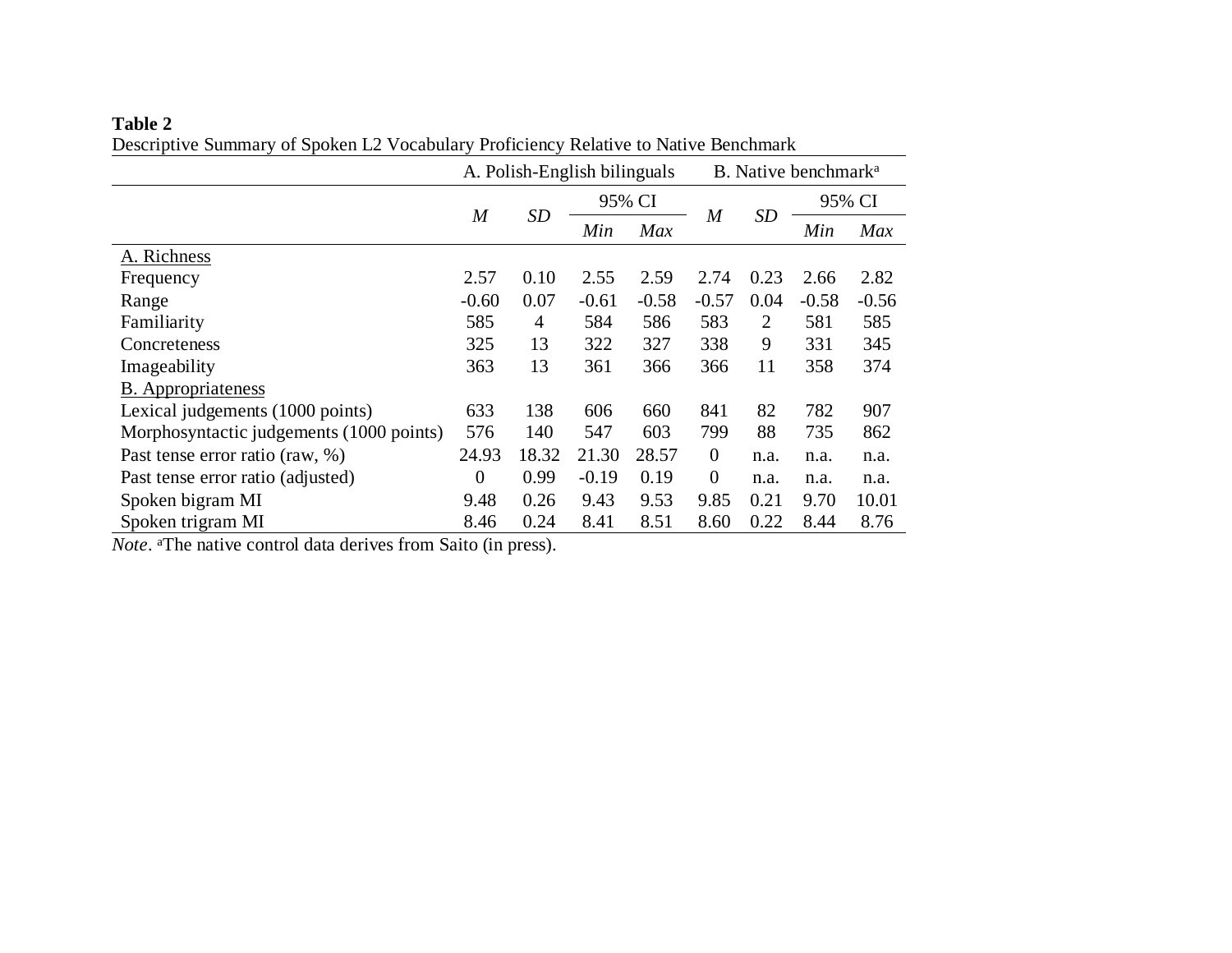# **Constructs of Spoken L2 Vocabulary Proficiency**

To check whether and to what degree they were assumed to tap into the constructs that we intended to measure ( $n = 6$  for appropriateness,  $n = 5$  for richness), they were submitted to an exploratory factor analysis with Varimax rotation. The factorability of the entire dataset was considered adequate according to Bartlett's test of sphericity ( $\chi^2$  = 1506.938, *p* < .001) and the Kaiser-Meyer-Olkin measure of sampling adequacy (.659). Using the standard of an eigenvalue beyond 1.0, a five-factor solution was suggested, accounting for 90.713% of the variance in the outcomes of the auditory processing measures.

In terms of factor loadings, 0.6 was used as a cut-off point in line with Hair, Black, Babin, Anderson, and Tatham's (1998) recommendation for factor analyses of relatively small sample size  $(n < 100)$ . In light of the grouping patterns in Table 3, Factor 1 was labeled as "Holistic Accuracy" as it clustered both of the appropriateness judgement scores; Factor 2 was labeled as "Breadth" as it corresponded the use of infrequent, context-specific and unfamiliar words on a surface level; Factor 3 was labeled as "Local Accuracy"; Factor 4 was labeled as "Abstractness" as it clustered the MRC psycholinguistics database of word concreteness and imageability; and Factor 5 was labeled as "Collocational Accuracy" as it included both corpusbased *n*-gram measures. According to the results of the Kolmogorov-Smirnov tests, the distribution of the resulting factor scores was not significantly different from the normal distribution ( $p > .05$ ), and thus the scores were used for the subsequent analyses without transformation.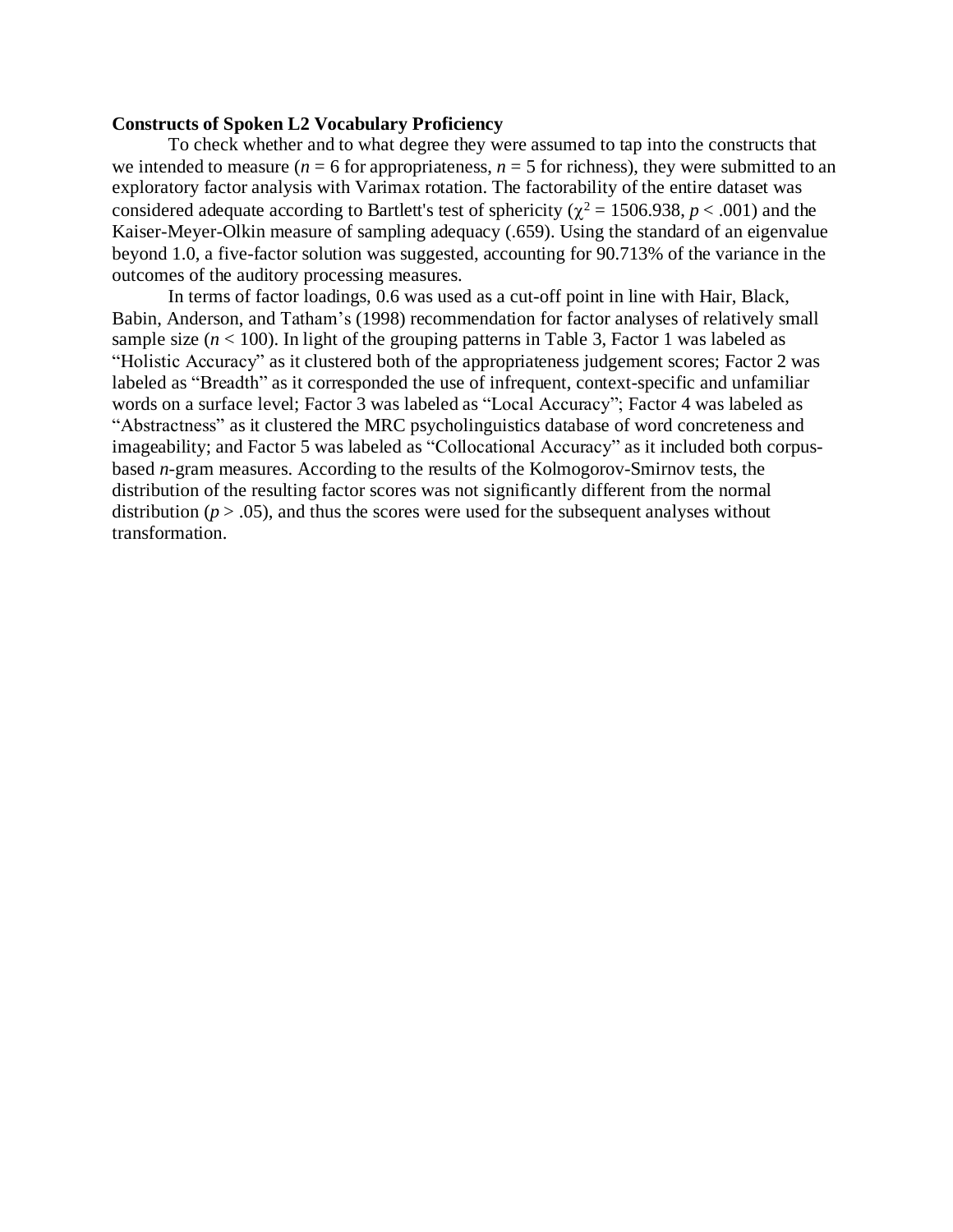# **Table 3**

*Summary of a Five-Factor Solution Based on a Factor Analysis of Spoken L2 Lexicogrammar Proficiency*

|                                   | Factor 1 <sup>a</sup> | Factor 2  | Factor 3         | Factor 4       | Factor 5 <sup>a</sup>    |
|-----------------------------------|-----------------------|-----------|------------------|----------------|--------------------------|
|                                   | (Holistic Accuracy)   | (Breadth) | (Local Accuracy) | (Abstractness) | (Collocational Accuracy) |
| Richness                          |                       |           |                  |                |                          |
| Frequency                         | $-.044$               | .942      | .003             | $-.235$        | .020                     |
| Range                             | .041                  | .941      | .019             | $-.226$        | .023                     |
| Familiarity                       | $-.165$               | .722      | .384             | .173           | $-.070$                  |
| Concreteness                      | $-.161$               | $-.121$   | .071             | .938           | $-.136$                  |
| Imageability                      | $-.088$               | $-.173$   | $-.134$          | .940           | $-.098$                  |
| Appropriateness                   |                       |           |                  |                |                          |
| Lexical judgements                | .959                  | $-.062$   | $-.129$          | $-.121$        | .137                     |
| Morphosyntactic judgements        | .945                  | $-.045$   | $-.150$          | $-.127$        | .196                     |
| Past tense error ratio (raw)      | $-.129$               | .100      | .977             | $-.027$        | $-.080$                  |
| Past tense error ratio (adjusted) | $-.133$               | .100      | .976             | $-.047$        | $-.079$                  |
| Spoken bigram MI                  | .180                  | .012      | $-.091$          | $-.218$        | .810                     |
| Spoken trigram MI                 | .118                  | $-.017$   | $-.057$          | $-.012$        | .887                     |

Note.<sup>a</sup> the direction of the factor scores was reversed to proxy what the original scores indicate (more accurate, more collocational)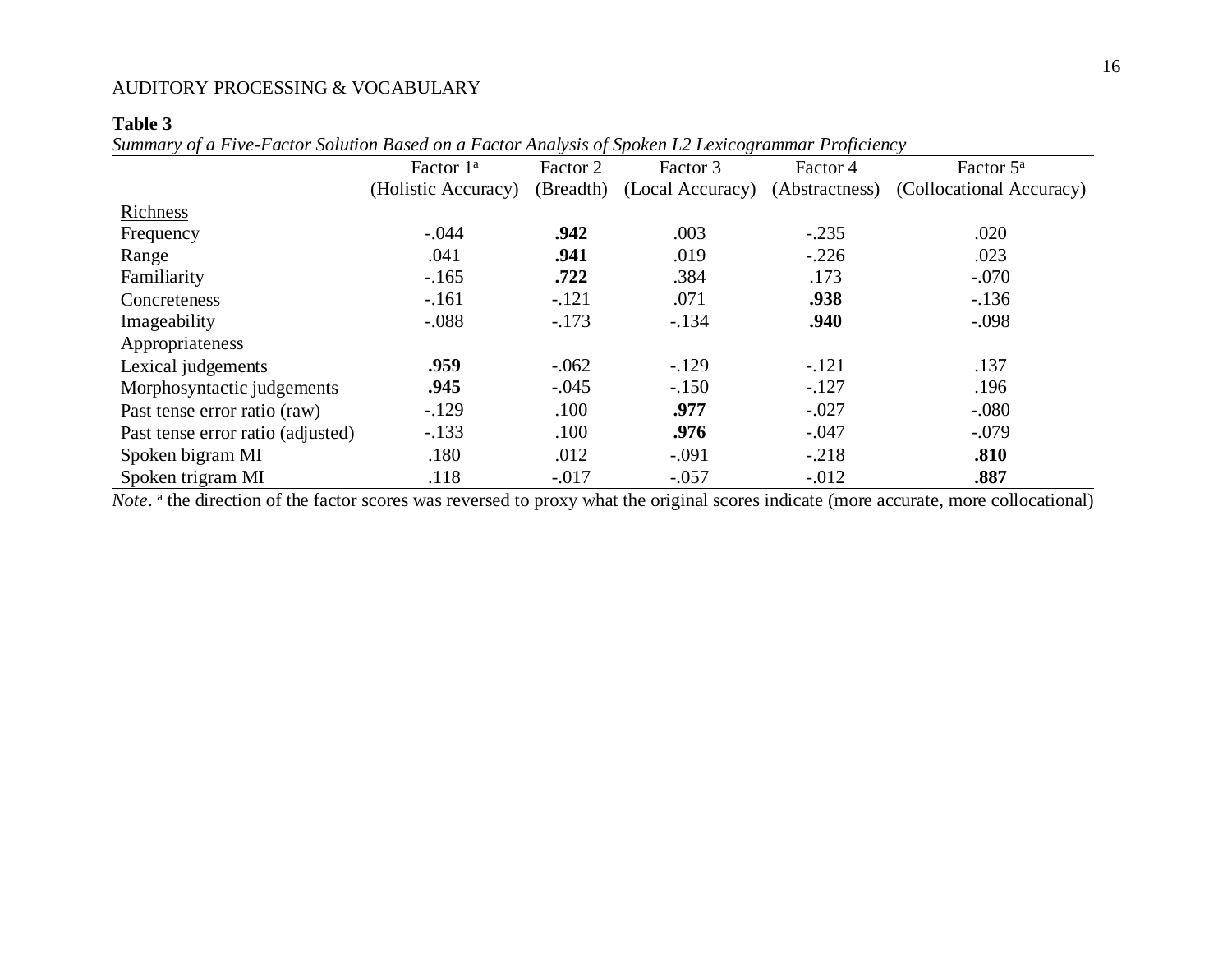# **Roles of Experience and Auditory Processing in Spoken L2 Vocabulary**

To examine the relative weights of the biographical and auditory processing factors in the outcomes of spoken L2 vocabulary proficiency, a set of stepwise multiple regression analyses were conducted on each proficiency dimension as per a set of predictors related to auditory processing and experience. To avoid multicollinearity problems, the composite auditory processing scores (pitch, duration, and risetime discrimination) were used as a global index of Auditory Processing. Four experience factors were included as they were extensively discussed in the existing literature as crucial affecting factors L2 speech acquisition (Flege, 2018 for Age of Arrival; Saito, 2015 for Length of Residence; Flege & Liu, 2001 for Current L2 Use; Muñoz, 2014 for Length of EFL).<sup>1</sup> The mechanisms underlying L2 speech learning are said to differ between the early and later phase of immersion (DeKeyser, 2013). To this end, five interaction terms were included to see whether and to what degree the five predictors differentially related to the L2 vocabulary proficiency among two different groups of L2 learners; dummy codes (1, 2) were given to interlanguage learner group ( $n = 50$ ; LOR = 0.1-5 years) and ultimate attainer group ( $n = 50$ ; LOR = 6+ years). Finally, given that the length of participants' speech widely varied (106-1264 words), this variable was also entered as a covariate. For each of the vocabulary proficiency dimensions (Holistic Accuracy, Local Accuracy, Collocational Accuracy, Breadth, Abstractness), the following model was constructed:

• Vocabulary Proficiency = Auditory Processing  $+$  Age of Arrival  $+$  Length of Residence  $+$ Current L2 Use + Length of EFL + Length of Speech + Auditory Processing  $\times$  Group + Age of Arrival  $\times$  Group + Length of Residence  $\times$  Group + Current L2 Use  $\times$  Group +  $EFL \times Group$ 

Model selection was conducted via SPSS based on the results of *F* tests. Backward elimination was chosen. After all the independent variables were entered, the largest probability of *F* was removed at each step (using  $p = .10$  as a benchmark). The selection was completed when no variables were eligible for elimination. The details of the model building processes for each vocabulary domain were found in **Supporting Information-E**.

The final models were summarized in Table 4. The results generally showed that L2 accuracy was primarily predicted by auditory processing factors (composite prosodic processing scores), and secondarily by biographical factors (Length of Residence, Age of Arrival). More specifically, the link between auditory processing and acquisition was weak in local accuracy (related to the use of past tense) relative to holistic and collocational accuracy (related to vocabulary use in general). The roles of biographical factors uniquely related to different types of accuracy. Holistic accuracy was tied to length of residence, and local accuracy was associated with age of arrival. Interestingly, all the interaction effects were excluded in the final models in all instances, suggesting that the findings were generalizable across different stages of L2 acquisition (LOR  $= 0.1$  to 40 years). None of the models of the richness factors (breadth, abstractness) reached statistical significance  $(p > .05)$ . No clear sign of multi-collinearity was found in any contexts (Variance Inflation Factor < 1.231). 2

<sup>&</sup>lt;sup>1</sup> Six participants did not report the length of foreign language education prior to their arrival in the UK. Their missing values were replaced with average (i.e., 9.5 years). Not surprisingly, neither of the age-related variables (Chronological Age, Age of EFL) was significantly correlated with any aspects of L2 vocabulary proficiency attainment  $(p > .05)$ . This corresponds to the existing research evidence that what matters for L2 speech acquisition is age of arrival rather than chronological age (e.g., Flege, 2018), and the length of EFL rather than age of learning (e.g., Muñoz, 2014).

 $2$  The low Variance Inflation Factor (< 1.231) suggest that participants' biographical backgrounds and auditory processing abilities were relatively independent with each other at least within the current dataset. In cognitive psychology, it has been shown that auditory processing is susceptible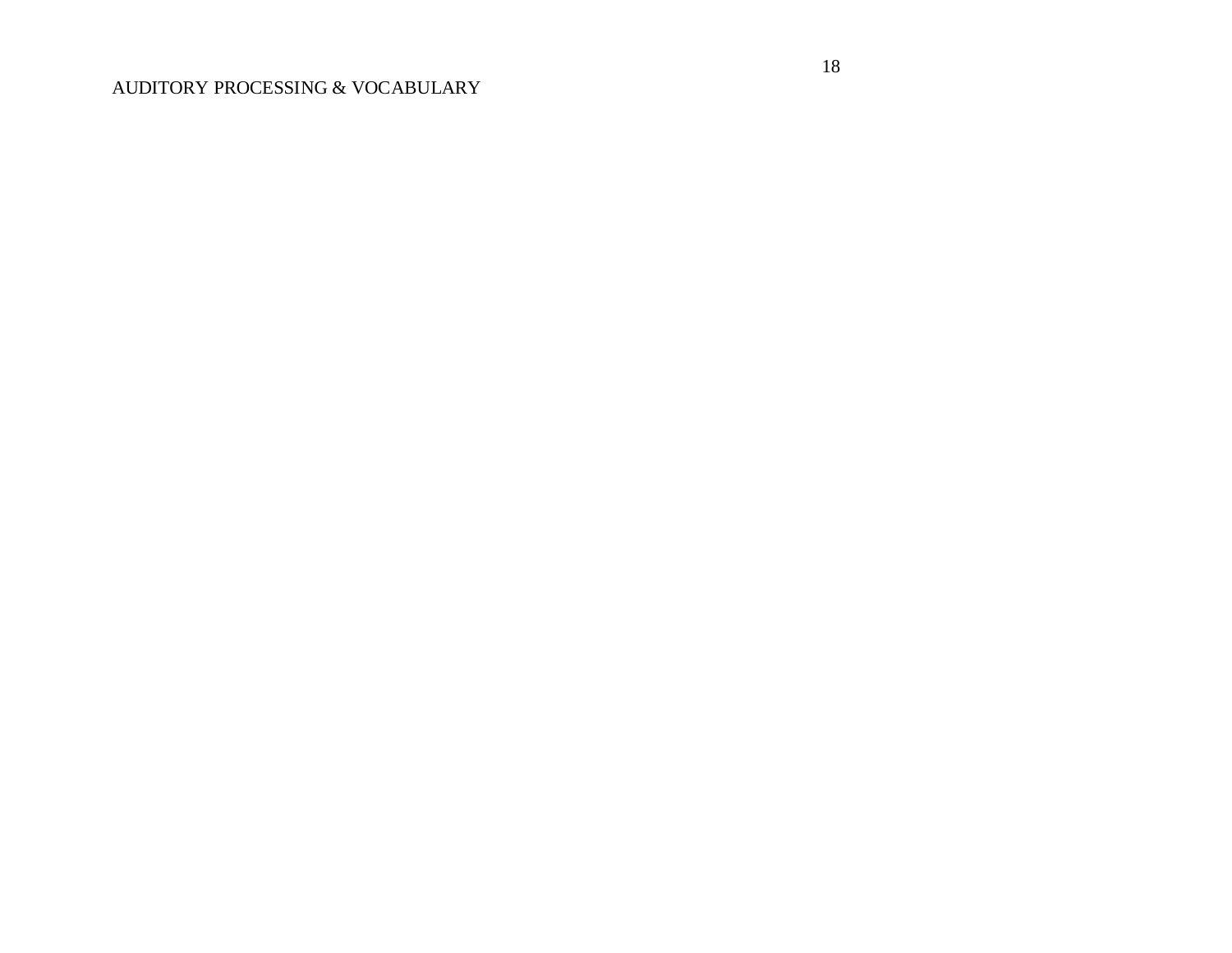# **Table 4**

Summary of Stepwise Multiple Regression Models Featuring Only Significant Predictors of Spoken L2 Vocabulary Proficiency

| Predicted variables           | $\boldsymbol{R}$ |      | Adjusted $R^2$ Change in $R^2$ | Predictors                 | Standardized $\beta$ |          | $\boldsymbol{p}$ |
|-------------------------------|------------------|------|--------------------------------|----------------------------|----------------------|----------|------------------|
| Holistic Accuracy             | .346             | .111 | .111                           | <b>Auditory Processing</b> | $-.339$              | $-3.717$ | $-.001$          |
|                               | .437             | .175 | .064                           | Length of Residence        | .267                 | 2.9240   | .004             |
| Local Accuracy <sup>a</sup>   | .262             | .059 | .059                           | Age of Arrival             | .238                 | 2.454    | .016             |
|                               | .324             | .087 | .028                           | <b>Auditory Processing</b> | .193                 | 1.991    | .049             |
| <b>Collocational Accuracy</b> | .265             | .070 | .070                           | <b>Auditory Processing</b> | $-.265$              | $-2.717$ | .008             |
| <b>Breadth</b>                |                  |      |                                |                            | $n_{\rm s}$ .        |          |                  |
| Abstractness                  |                  |      |                                |                            | $n_{\rm s}$ .        |          |                  |

*Note*. aLower scores indicate lower error ratio (more accurate use of past tense)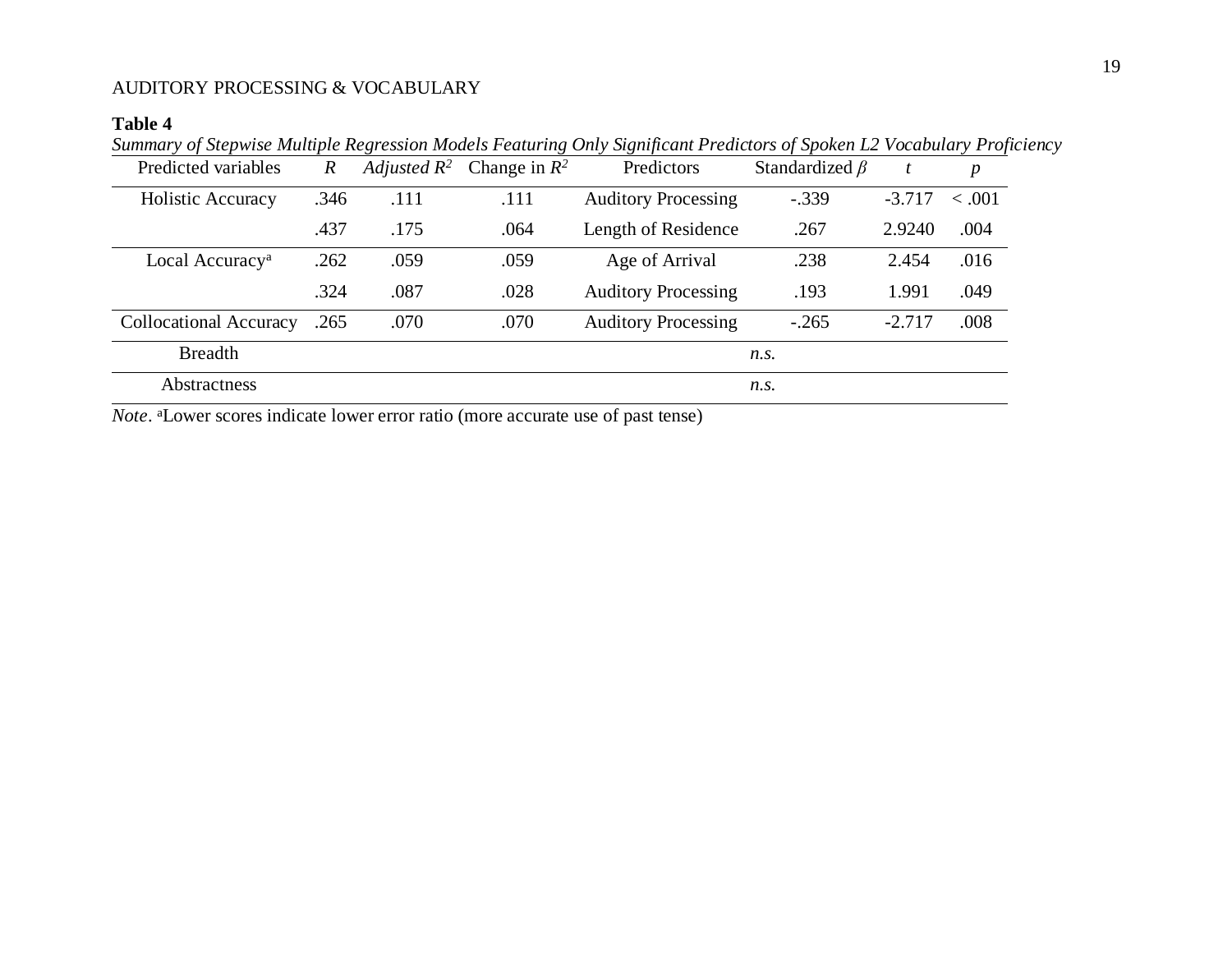### **Discussion**

Drawing on the auditory deficit theory in L1 acquisition, there is an emerging hypothesis that individual differences in experience, auditory processing, and L2 acquisition are interwoven (Mueller et al., 2012). According to the precursor research, auditory processing is an important determinant of segmental and suprasegmental accuracy (rather than fluency) aspects of L2 speech, even when all the biographical factors (age, immersion experience, music training) are controlled for (Kachlicka et al., 2019; Saito et al. in press). To further scrutinize the generalizability of the topic to higher-order dimensions of post-pubertal L2 speech acquisition, we aimed to examine the effects of auditory processing in spoken L2 vocabulary development and attainment among a total of 100 late Polish-English bilinguals in the UK.

According to the results of the statistical analyses, L2 learners who attained more advanced L2 vocabulary proficiency had not only more relevant experience (extensive immersion and earlier age of arrival), but also more precise auditory processing ability. As predicted earlier, our findings here generally align with the view that one's ability to track individual dimensions of prosodic information (i.e., pitch, duration, and amplitude) serves as a key driving force for detecting lexical and syntactic boundaries (de Pijper & Sanderman, 1994). Thus, it is possible that with more precise prosodic processing abilities, learners can better represent, encode, and segment ambient input into lexical and syntactic units, resulting in the development of more robust phonological and morphosyntactic knowledge (Jiang, 2000; Best & Tyler, 2007). Additionally, more precise auditory processing abilities are linked to greater phonological awareness and executive function, which in turn facilitates L2 reading and listening complementarily (Linck et al., 2013). Finally, those with more precise sound timing may detect more closely and frequently used multiword units, as they are delivered faster than other less common and less predictable combinations of words (Gregory et al., 1999).

Importantly, auditory processing could be fundamental, especially concerning appropriateness rather than breadth and abstractness dimensions of L2 lexicogrammar development. This is arguably because the former dimensions (appropriateness) are claimed to be more difficult than the latter dimensions (breadth, abstractness). As shown in the current study (the results of the benchmark analyses), there was considerably larger distance between L1 and L2 speakers in appropriateness than breadth and abstractness. The development of accuracy has been found to takes place over a great deal of immersion experience at lexical (Saito, 2019) and morphosyntactic levels (Bartning et al., 2012). According to the aptitude-acquisition view, it is the *relatively difficult* L2 learning aspects that are subject to a substantial amount of L2 experience, and susceptible to the effects of individual differences in aptitude (Doughty, 2019). In terms of the breadth and abstractness aspects of spoken L2 vocabulary proficiency, the participants were comparable with each other regardless of experience and auditory profiles. This is arguably because many L2 learners' vocabulary use could be sufficiently abstract even without much immersive experience (see Saito, 2019; Salsbury et al., 2011).

While the facilitative role of auditory processing is germane to higher-level linguistic skills to some degree, such as the *production* of L2 *vocabulary*, it is also important to remember that the outcomes of spoken L2 vocabulary development are moderately related to auditory processing. In fact, the strength of the audition-acquisition link could be considered small (e.g., *r* = -.346 for Holistic Accuracy in Table 4). In prior research, the predictive power of auditory perception appeared to be more clearly observed in lower-order linguistic skills which directly involve auditory information, such as segmental and suprasegmental perception (e.g., Kachlicka et al. for  $r = -0.6$ ) and production (e.g., Saito et al., in press-a for  $r = -0.4$  to  $-0.5$ ). Therefore, it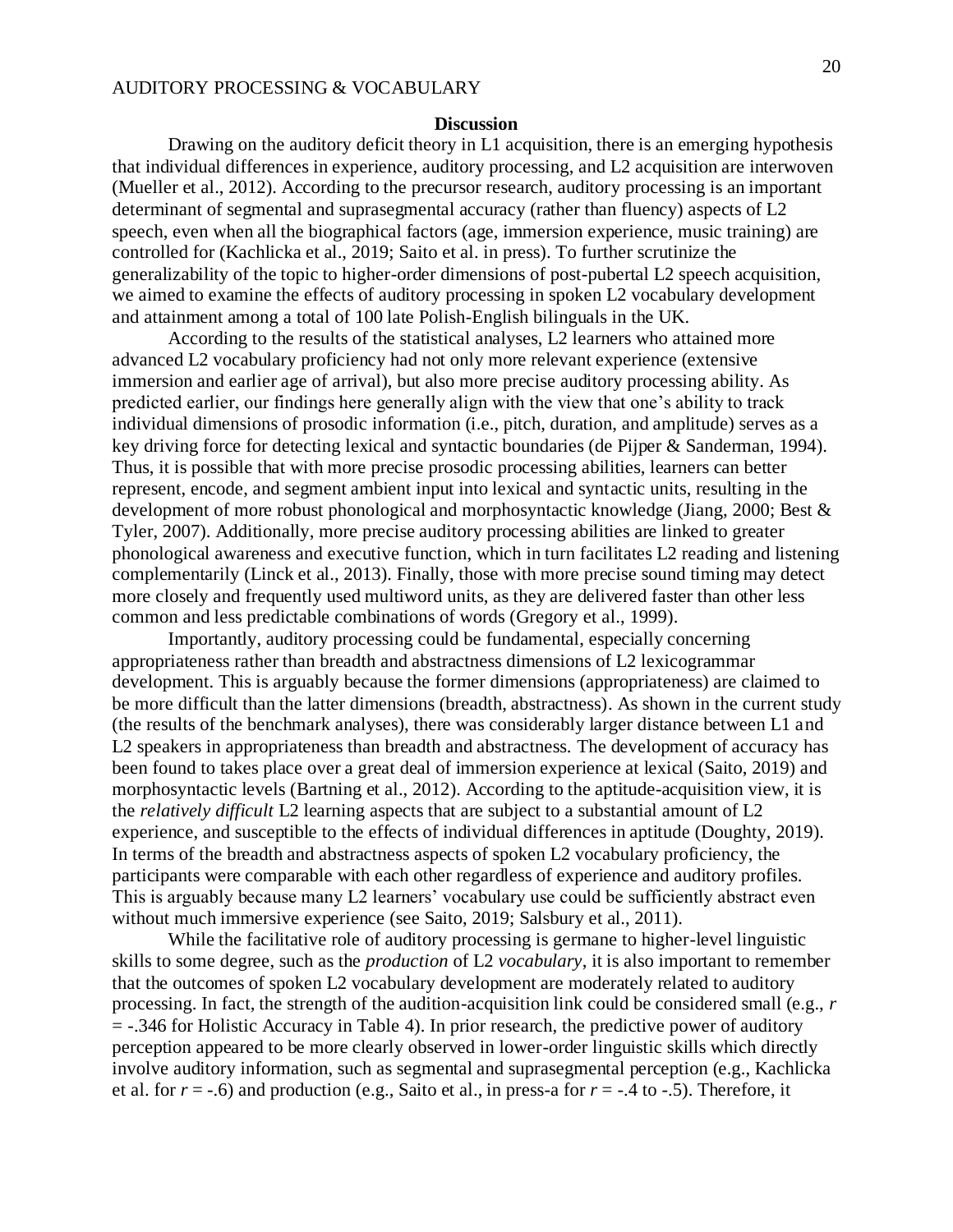would be intriguing to further examine whether and to what degree other cognitive measures may explain the remaining variance in spoken L2 vocabulary acquisition. Such potential predictors include working memory (Martin & Ellis, 2012), selective attention (Nicolay & Poncelet, 2013), and foreign language aptitude (Li, 2016).

## **Limitations**

Given that the current study took an exploratory approach to delving into the role of auditory processing in spoken L2 vocabulary development, there are several methodological limitations that future studies should further remedy and expand. First, all the findings were based on the cross-sectional analyses of 100 late Polish-English bilinguals. To further examine the causal relationship between auditory processing, experience, and L2 speech learning, it is necessary to conduct a longitudinal investigation. For example, future studies should explore the variance in phonological and lexical aspects of L2 proficiency in participants with various auditory processing profiles over a certain period of training (Chandrasekaran et al., 2010) and immersion (Sun et al., in press).

Secondly, participants' auditory processing was analyzed via the psychoacoustic tests. However, it has been argued that the test format  $(A \times B$  discrimination) may not only reflect participants' auditory precision, but also involve a range of cognitive abilities, such as attentional control (Snowling et al., 2018). To control for the separate effects of perceptual and cognitive individual differences, future studies should adopt both auditory processing and executive function tests (cf. Saito et al., forthcoming for the relationship between memory, auditory processing, and L2 speech learning).

Thirdly, whereas participants' spoken vocabulary proficiency was elicited from a single task condition (oral interview), it has been shown that L2 learners' speech performance is susceptible to change as per task conditions (see Ellis, 2009 for an overview on task effects on appropriateness, richness, and fluency). The findings of the current investigation need to be replicated using multiple tasks differing in terms of the timing and length of planning time (Ahmadian & Tavakoli, 2011), and the degree of structural complexity (Foster & Tavakoli, 2009), and conceptualization (Saito, forthcoming).

Fourthly, the generalizability of the findings (i.e., prosodic processing vs. spoken L2 vocabulary) needs to be tested for diverse L1-L2 pairings. Although we argued that prosodic acuity matters for L2 vocabulary acquisition due to its relevance to word segmentation, it is important to note that the relative weights of prosodic cues may be highly language-specific. For example, it would be interesting to replicate the findings in L2 French speakers who use stress to parse linguistic units at sentence but not word-level (e.g., Dupoux, Pallier, Sebastian, Mehler, 1997 for the cross-linguistic differences in word and sentence stress assignment and its impact on tone deafness)

Finally, whereas the current study indicated a potential link between auditory processing and the acquisition of L2 English past tense, it needs to be acknowledged that little is known about how auditory processing is related to L2 morphosyntax at a fine-grained level. In the field of second language acquisition, a growing amount of attention has been directed towards detangling how phonology interfaces with various areas of grammar (for a comprehensive summary of the prosodic account of L2 behaviors, see Goad & White, 2019). Given that Goldschneider and DeKeyser (2001) presented a plausible hierarchical framework for the perceptual acuity and morphosyntactic learning, one promising enquiry concerns the extent to which L2 learners with different levels of auditory processing abilities master L2 morphosyntax with different levels of perceptual salience (e.g., sonority). There is a possibility that individual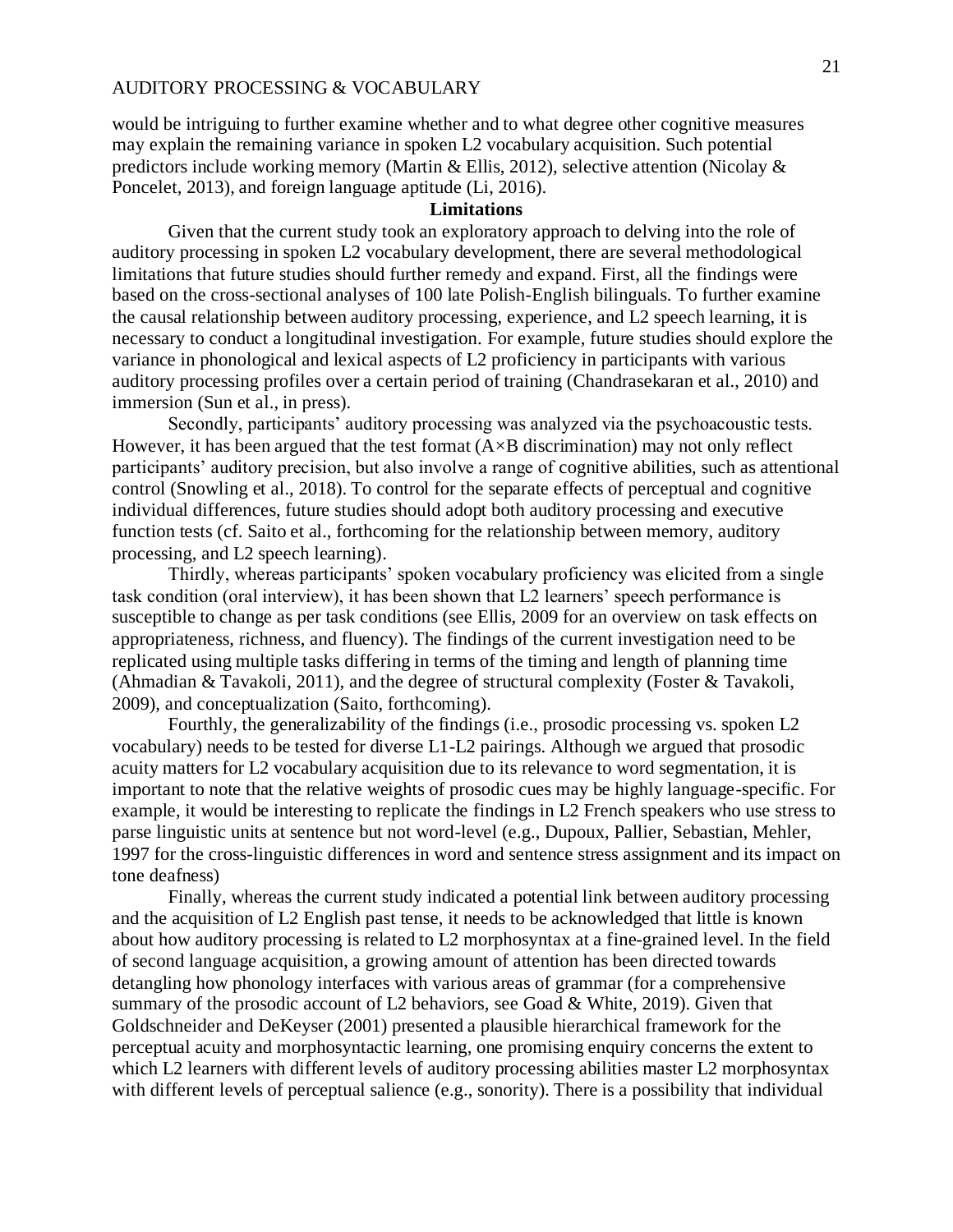differences in auditory processing (a core component of phonology) may be integral to the acquisition of grammar which interfaces lexicon, morphology, and syntax (e.g., inflection; Austin, Chang, Kim, & Daly, 2021) and semantics and discourse (e.g., articles; Demuth & McCullough, 2009).

# **Conclusion**

All in all, our findings concur with the mounting empirical evidence that auditory processing is a determinant of how much L2 learners can benefit from immersion experience, resulting in more advanced outcomes (Saito & Tierney, forthcoming), and the theoretical view that the same driving faculty of L1 acquisition (i.e., auditory processing) is tied to every stage of L2 acquisition throughout an individual's lifetime (Flege, 2018). Building on the prior work (e.g., Saito et al., 2020 for segmental and suprasegmental production), we add that such audition effects are more clearly observed not only in the acquisition of relatively difficult features (accuracy rather than fluency, breadth, and abstractness), but also in the dimensions more closely related to the speech signal (phonology rather than lexicogrammar). Interestingly, hearing research has shown that auditory deficits can be remedied via focused training (e.g., Carcagno & Plack, 2011 for 10 hours of pitch discrimination training). In light of the significant relationship between auditory processing and L2 speech learning (though its strength varies across different linguistic dimensions), our study hints at the possibility that auditory training may help L2 learners amplify and optimize their acquisition processes, if it is provided at the same time that they engage in a certain period of immersive experience in a target language-speaking country (e.g., study abroad), or when they receive intensive or/and meaning-oriented speech training (e.g., Barriuso, & Hayes-Harb, 2018 for high-variability phonetic training; Lee & Lyster, 2016 for focus on form; Lim & Holt, 2011 for incidental video-gaming; Mora & Levkina, 2017 for task-based pronunciation teaching; Shao, Saito, & Tierney, forthcoming for repetition-based training)—i.e., a new interdisciplinary direction that linguistics, psychology, education, and hearing researchers can further pursue together.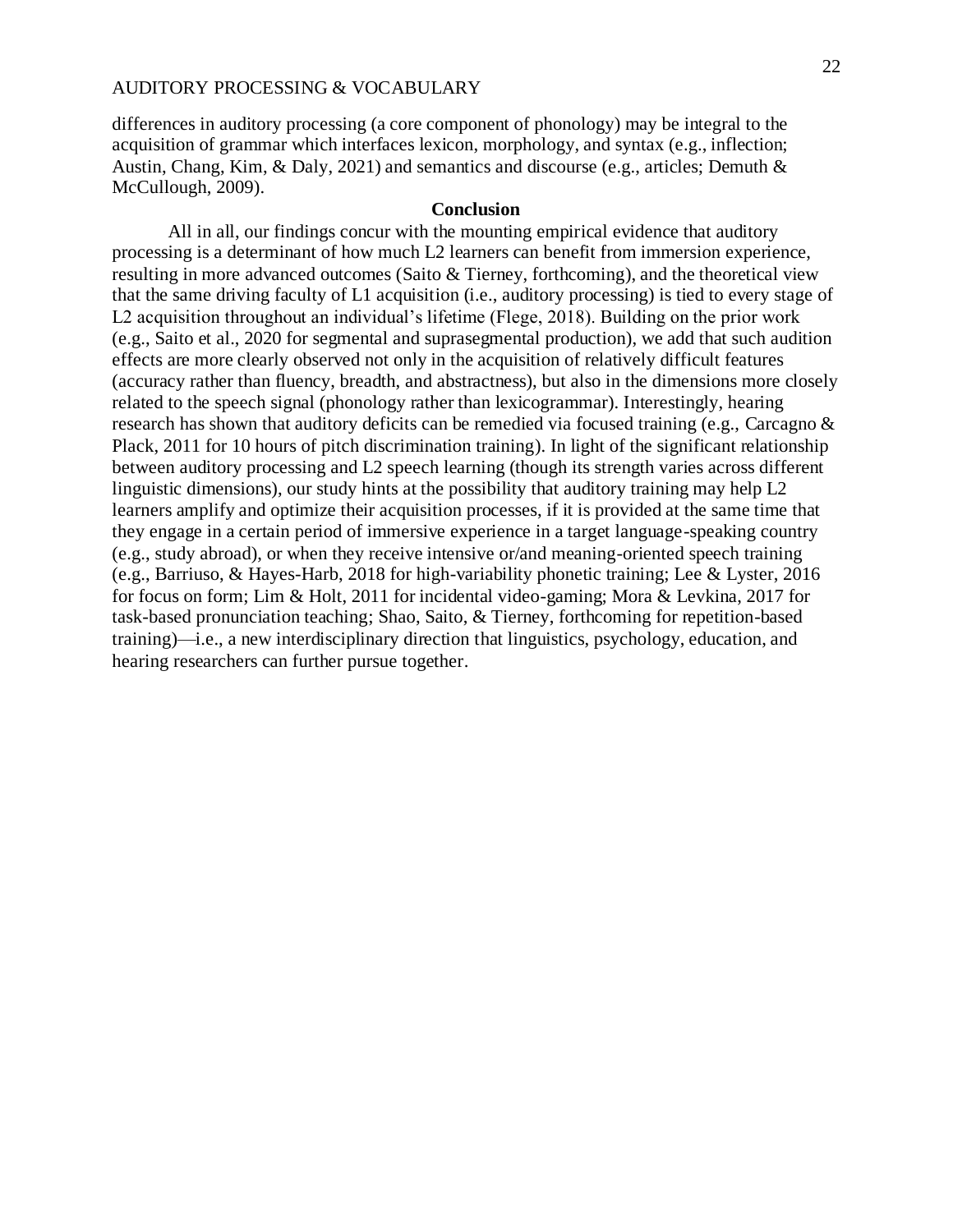# *References*

- Ahissar, M., Lubin, Y., Putter-Katz, H., &Banai, K. (2006). Dyslexia and the failure to form a perceptual anchor. *Nature Neuroscience*, *9*, 1558-1564.
- Ahissar, M., Protopapas, A., Reid, M., & Merzenich, M. M. (2000). Auditory processing parallels reading abilities in adults. *Proceedings of the National Academy of Sciences*, *97*, 6832-6837.
- Anvari, S. H., Trainor, L. J., Woodside, J., & Levy, B. A. (2002). Relations among musical skills, phonological processing, and early reading ability in preschool children. *Journal of experimental child psychology*, *83*, 111-130.
- Austin, G., Chang, H., Kim, N., & Daly, E. (2021). Prosodic transfer across constructions and domains in L2 inflectional morphology. *Linguistic Approaches to Bilingualism*.
- Barriuso, T. A., & Hayes-Harb, R. (2018). High Variability Phonetic Training as a Bridge from Research to Practice. *CATESOL Journal*, *30*, 177-194.
- Bartning, I., Lundell, F. F., & Hancock, V. (2012). On the role of linguistic contextual factors for morphosyntactic stabilization in high-level L2 French. *Studies in Second Language Acquisition*, *34*, 243-267.
- Bavin, E. L., Grayden, D. B., Scott, K., & Stefanakis, T. (2010). Testing Auditory Processing Skills and their Associations with Language in 4-5-year-olds. *Language and Speech*, *53*, 31-47.
- Best, C. T., & Tyler, M. (2007). Nonnative and second-language speech perception. *Language experience in second language speech learning: In honour of James Emil Flege*, 13-34.
- Boets, B., Wouters, J., Van Wieringen, A., De Smedt, B., & Ghesquiere, P. (2008). Modelling relations between sensory processing, speech perception, orthographic and phonological ability, and literacy achievement. *Brain and language*, *106*, 29-40.
- Bybee, J., & Scheibman, J. (1999). The effect of usage on degree of constituency: The reduction of don't in American English. *Linguistics, 37*, 575–596.
- Carcagno, S., &Plack, C. J. (2011). Subcortical plasticity following perceptual learning in a pitch discrimination task. *Journal of the Association for Research in Otolaryngology*, *12*, 89- 100.
- Casini, L., Pech‐Georgel, C., & Ziegler, J. C. (2018). It's about time: revisiting temporal processing deficits in dyslexia. *Developmental Science*, *21*, e12530.
- Chandrasekaran, B., Sampath, P. D., & Wong, P. C. (2010). Individual variability in cueweighting and lexical tone learning. *The Journal of the Acoustical Society of America*, *128*, 456-465.
- Coltheart, M. (1981). The MRC psycholinguistic database. *The Quarterly Journal of Experimental Psychology Section A*, *33*(4), 497-505.
- Crossley, S. A., Salsbury, T., & McNamara, D. S. (2015). Assessing lexical proficiency using analytic ratings: A case for collocation accuracy. *Applied Linguistics*, *36*(5), 570-590.
- Crossley, S. A., Skalicky, S., Kyle, K., & Monteiro, K. (2019). Absolute frequency effects in second language lexical acquisition. *Studies in Second Language Acquisition, 41*(4), 721- 744.
- DeKeyser, R. M. (2013). Age effects in second language learning: Stepping stones toward better understanding. *Language Learning*, *63*, 52-67.
- Derwing, T. M., & Munro, M. J. (2013). The development of L2 oral language skills in two L1 groups: A 7‐year study. *Language Learning*, *63*(2), 163-185.
- Doughty, C. J. (2019). Cognitive language aptitude. *Language Learning, 69*, 101-126.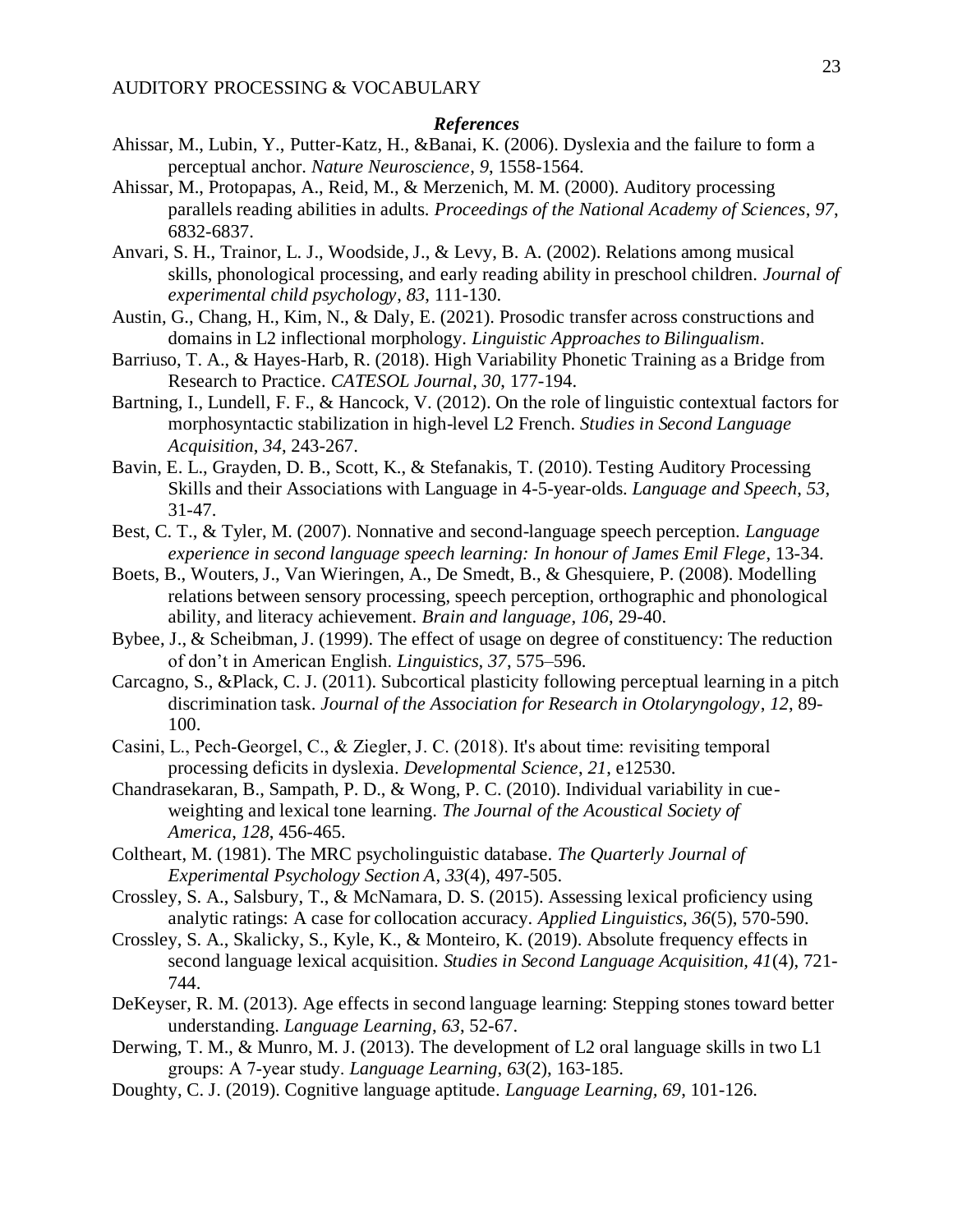- Douglas, S., & Willatts, P. (1994). The relationship between musical ability and literacy skills. *Journal of Research in Reading*, *17*, 99-107.
- Ellis, N. C. (2002). Frequency effects in language processing. *Studies in Second Language Acquisition, 24,*143–188.
- Ellis, R. (2009). The differential effects of three types of task planning on the fluency, complexity, and accuracy in L2 oral production. *Applied linguistics*, *30*, 474-509.
- Ellis, R., Loewen, S., & Erlam, R. (2006). Implicit and explicit corrective feedback and the acquisition of L2 grammar. *Studies in Second Language Acquisition*, *28*(2), 339-368.
- Espy-Wilson, C. Y., Boyce, S. E., Jackson, M., Narayanan, S., & Alwan, A. (2000). Acoustic modeling of American English/r. *The Journal of the Acoustical Society of America*, *108*, 343-356.
- Field, J. (2005). Intelligibility and the listener: The role of lexical stress. *TESOL Quarterly*, *39*, 399-423.
- Flege, J. E. (2018). It's input that matters most, not age. *Bilingualism: Language and Cognition*, *21*(5), 919-920.
- Flege, J. & Liu, S. (2001). The effect of experience on adults' acquisition of a second language. *Studies in Second Language Acquisition, 23*, 527–552.
- Foster, P., & Tavakoli, P. (2009). Native speakers and task performance: Comparing effects on complexity, fluency, and lexical diversity. *Language learning*, *59*, 866-896.
- Foster, P., & Wigglesworth, G. (2016). Capturing accuracy in second language performance: The case for a weighted clause ratio. *Annual Review of Applied Linguistics*, *36*, 98-116.
- Foxton, J. M., Talcott, J. B., Witton, C., Brace, H., McIntyre, F., & Griffiths, T. D. (2003). Reading skills are related to global, but not local, acoustic pattern perception. *Nature Neuroscience*, *6*, 343-344.
- Gablasova, D., Brezina, V., & McEnery, T. (2017). Collocations in corpus‐based language learning research: Identifying, comparing, and interpreting the evidence. *Language learning*, *67*, 155-179.
- Goad, H., & White, L. (2019). Prosodic effects on L2 grammars. *Linguistic Approaches to Bilingualism*, *9*(6), 769-808.
- Goldschneider, J. M., & DeKeyser, R. M. (2001). Explaining the "natural order of L2 morpheme acquisition" in English: A meta‐analysis of multiple determinants. *Language learning*, *51*(1), 1-50.
- Goswami, U. (2015). Sensory theories of developmental dyslexia: three challenges for research. *Nature Reviews Neuroscience*, *16*, 43-54.
- Goswami, U., Wang, H. L. S., Cruz, A., Fosker, T., Mead, N., & Huss, M. (2011). Languageuniversal sensory deficits in developmental dyslexia: English, Spanish, and Chinese. *Journal of Cognitive Neuroscience*, *23*, 325-337.
- Gregory, M. L., Raymond, W. D., Bell, A., Fosler-Lussier, E., &Jurafsky, D. (1999). The effects of collocational strength and contextual predictability in lexical production. In *Chicago Linguistic Society* (Vol. 35, pp. 151-166).
- Grube, M., Kumar, S., Cooper, F. E., Turton, S., & Griffiths, T. D. (2012). Auditory sequence analysis and phonological skill. *Proceedings of the Royal Society B: Biological Sciences*, *279*, 4496-4504.
- Hair, J. F., Black, W. C., Babin, B. J., Anderson, R. E., & Tatham, R. L. (1998). *Multivariate data analysis* (Vol. 5, No. 3, pp. 207-219). Upper Saddle River, NJ: Prentice Hall.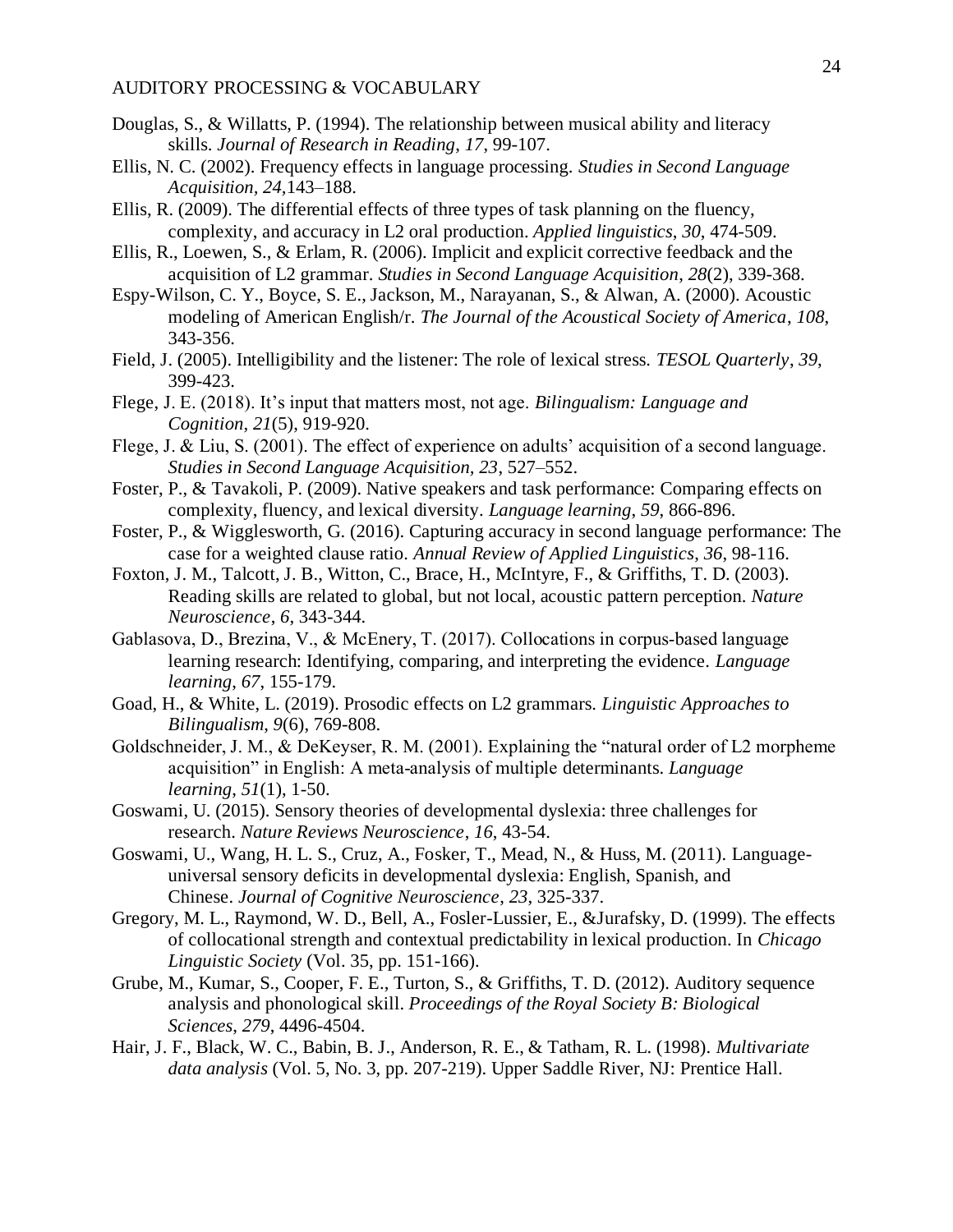- Hopp, H., & Schmid, M. S. (2013). Perceived foreign accent in first language attrition and second language acquisition: The impact of age of acquisition and bilingualism. *Applied psycholinguistics*, *34*(2), 361-394.
- Hornickel, J., & Kraus, N. (2013). Unstable representation of sound: a biological marker of dyslexia. *Journal of Neuroscience*, *33*, 3500-3504.
- Hyltenstam, K. (1988). Lexical characteristics of near-native second-language learners of Swedish. *Journal of Multilingual & Multicultural Development*, *9*, 67-84.
- Iverson, P., Kuhl, P. K., Akahane-Yamada, R., Diesch, E., Kettermann, A., & Siebert, C. (2003). A perceptual interference account of acquisition difficulties for non-native phonemes. *Cognition*, *87*(1), B47-B57.
- Jasmin, K., Dick, F., Holt, L., & Tierney, A. T. (2019). Tailored perception: Individuals' speech and music perception strategies fit their perceptual abilities. *Journal of Experimental Psychology: General*, *149*(5), 914-934.
- Jasmin, K., Sun, H., & Tierney, A. T. (2020). Effects of language experience on domain-general perceptual strategies. *Cognition*, *206*(104481), 1-14.
- Jasmin, K., Dick, F., Holt, L. L., & Tierney, A. (2020). Tailored perception: Individuals' speech and music perception strategies fit their perceptual abilities. *Journal of Experimental Psychology: General*, *149*, 914.
- Jia, G., & Aaronson, D. (2003). A longitudinal study of Chinese children and adolescents learning English in the United States. *Applied Psycholinguistics*, *24*(1), 131-161.
- Jiang, N. (2000). Lexical representation and development in a second language. *Applied Linguistics*, *21*, 47-77.
- Joanisse, M. F., & Seidenberg, M. S. (1998). Specific language impairment: A deficit in grammar or processing? *Trends in Cognitive Sciences*, *2*, 240-247.
- Kachlicka, M., Saito, K., & Tierney, A. (2019). Successful second language learning is tied to robust domain-general auditory processing and stable neural representation of sound. *Brain and language*, *192*, 15-24.
- Kim, D., Clayards, M., & Kong, E. J. (2020). Individual differences in perceptual adaptation to unfamiliar phonetic categories. *Journal of Phonetics*, *81*, 100984.
- Koizumi, R. (2012). Relationships Between Text Length and Lexical Diversity Measures: Can We Use Short Texts of Less than 100 Tokens? *Vocabulary Learning and Instruction*, 1(1), 60-70.
- Koizumi, R., & In'nami, Y. (2012). Effects of text length on lexical diversity measures: Using short texts with less than 200 tokens. *System*, *40*(4), 554-564.
- Kong, E. J., & Edwards, J. (2016). Individual differences in categorical perception of speech: Cue weighting and executive function. *Journal of Phonetics*, *59*, 40-57.
- Krizman, J., Slater, J., Skoe, E., Marian, V., & Kraus, N. (2015). Neural processing of speech in children is influenced by extent of bilingual experience. *Neuroscience letters*, *585*, 48-53.
- Kuhl, P. K. (2000). A new view of language acquisition. *Proceedings of the National Academy of Sciences*, *97*, 11850-11857.
- Kyle, K., & Crossley, S. A. (2015). Automatically assessing lexical sophistication: Indices, tools, findings, and application. *TESOL Quarterly*, *49*(4), 757-786.
- Lamb, S. J., & Gregory, A. H. (1993). The relationship between music and reading in beginning readers. *Educational psychology*, *13*, 19-27.
- Lee, A. H., &Lyster, R. (2016). The effects of corrective feedback on instructed L2 speech perception. *Studies in Second Language Acquisition*, *38*, 35.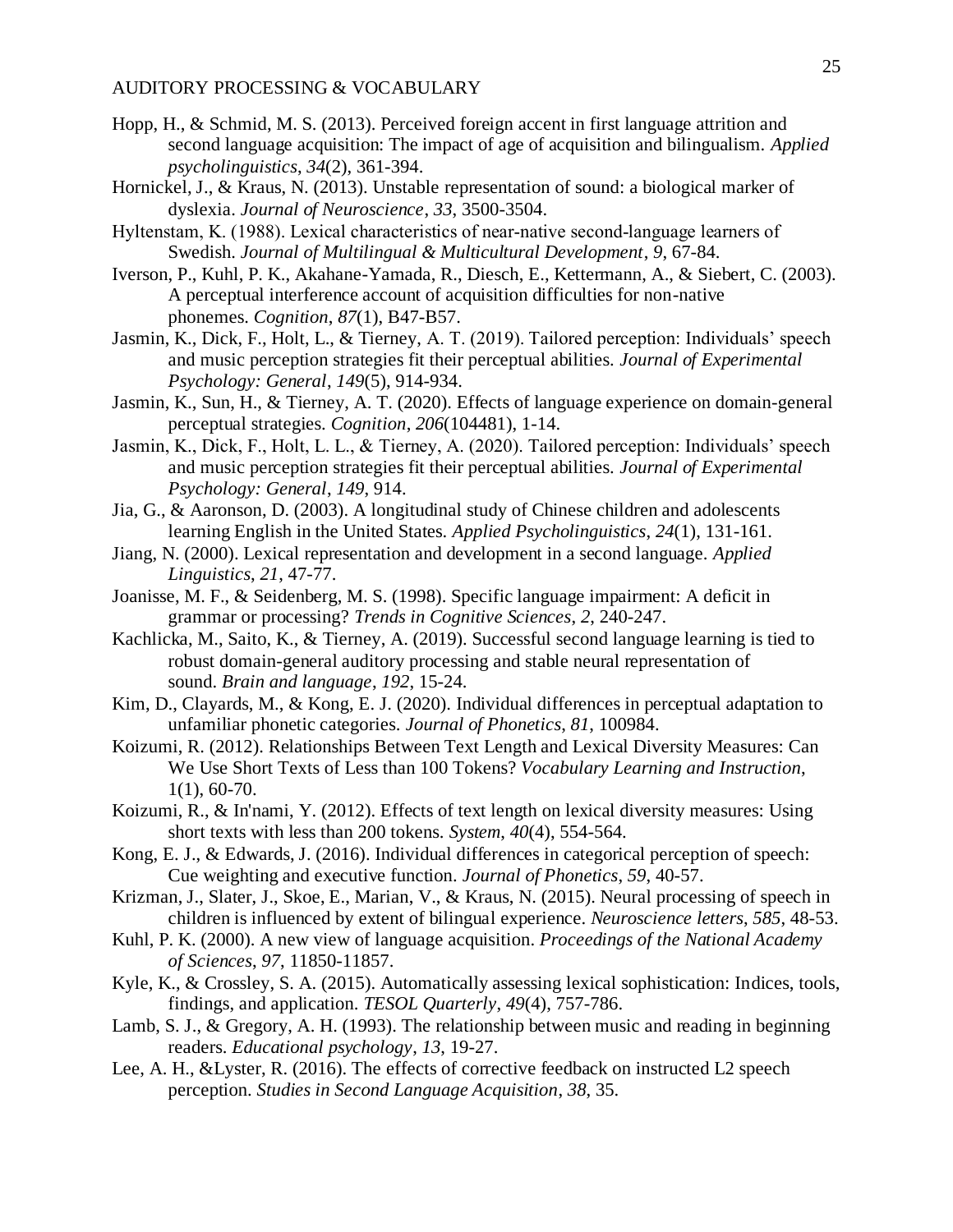- Leppänen, P. H. T., Hämäläinen, J. A., Guttorm, T. K., Eklund, K. M., Salminen, H., Tanskanen, A., ... & Lyytinen, H. (2012). Infant brain responses associated with reading-related skills before school and at school age. *Neurophysiologie Clinique/Clinical Neurophysiology*, *42*(1-2), 35-41.
- Li, S. (2016). The construct validity of language aptitude: A meta-analysis. *Studies in Second Language Acquisition*, *38*, 801-842.
- Lim, S. J., & Holt, L. L. (2011). Learning foreign sounds in an Alien World: Videogame training improves non‐native speech categorization. *Cognitive science*, *35*, 1390-1405.
- Linck, J. A., Hughes, M. M., Campbell, S. G., Silbert, N. H., Tare, M., Jackson, S. R., ... & Doughty, C. J. (2013). Hi‐LAB: A new measure of aptitude for high‐level language proficiency. *Language learning*, *63*, 530-566.
- Martin, K. I., & Ellis, N. C. (2012). The roles of phonological short-term memory and working memory in L2 grammar and vocabulary learning. *Studies in Second Language Acquisition*, *34*, 379-413.
- Mora, J. C., &Levkina, M. (2017). Task-based pronunciation teaching and research: Key issues and future directions. *Studies in Second Language Acquisition*, *39*, 381-399.
- Muñoz, C. (2014). Contrasting effects of starting age and input on the oral performance of foreign language learners. *Applied Linguistics, 35*, 463–482.
- Mueller, J. L., Friederici, A. D., &Männel, C. (2012). Auditory perception at the root of language learning. *Proceedings of the National Academy of Sciences*, *109*(39), 15953-15958.
- Nicolay, A. C., & Poncelet, M. (2013). Cognitive advantage in children enrolled in a secondlanguage immersion elementary school program for three years. *Bilingualism: Language and Cognition, 16,* 597.
- Norris, D., & McQueen, J. M. (2008). Shortlist B: a Bayesian model of continuous speech recognition. *Psychological review*, *115*, 357.
- Omote, A., Jasmin, K., & Tierney, A. (2017). Successful non-native speech perception is linked to frequency following response phase consistency. *Cortex*, *93*, 146-154.
- Pellicer-Sánchez, A. (2016). Incidental L2 vocabulary acquisition from and while reading: An eye-tracking study. *Studies in Second Language Acquisition*, *38*(1), 97-130.
- Raz, N., Willerman, L., & Yama, M. (1987). On sense and senses: Intelligence and auditory information processing. *Personality and Individual Differences*, *8*(2), 201-210.
- Rosen, S. (2003). Auditory processing in dyslexia and specific language impairment: Is there a deficit? What is its nature? Does it explain anything? *Journal of Phonetics*, *31*, 509-527.
- Russo, N. M., Skoe, E., Trommer, B., Nicol, T., Zecker, S., Bradlow, A., & Kraus, N. (2008). Deficient brainstem encoding of pitch in children with autism spectrum disorders. *Clinical Neurophysiology*, *119*, 1720–1731.
- Saito, K. (2015). The role of age of acquisition in late second language oral proficiency attainment. *Studies in Second Language Acquisition, 37*, 713-743.
- Saito, K. (2019). To what extent does long-term foreign language education help improve spoken second language lexical proficiency? *TESOL Quarterly*, *53*(1), 82-107.
- Saito, K. (2020). Multi-or single-word units? The role of collocation use in comprehensible and contextually appropriate second language speech. *Language Learning*, *70*, 548-588.
- Saito, K. (forthcoming). Age effects in spoken second languagevocabulary attainment in adulthood. *Language and Speech*.
- Saito, K., Cui, H., Suzukida, Y., Suzuki, Y., Jeong, Hyeonjeong., Revesz,m A., & Sugiura, M. (forthcoming). Does domain-general auditory processing uniquely explain the outcomes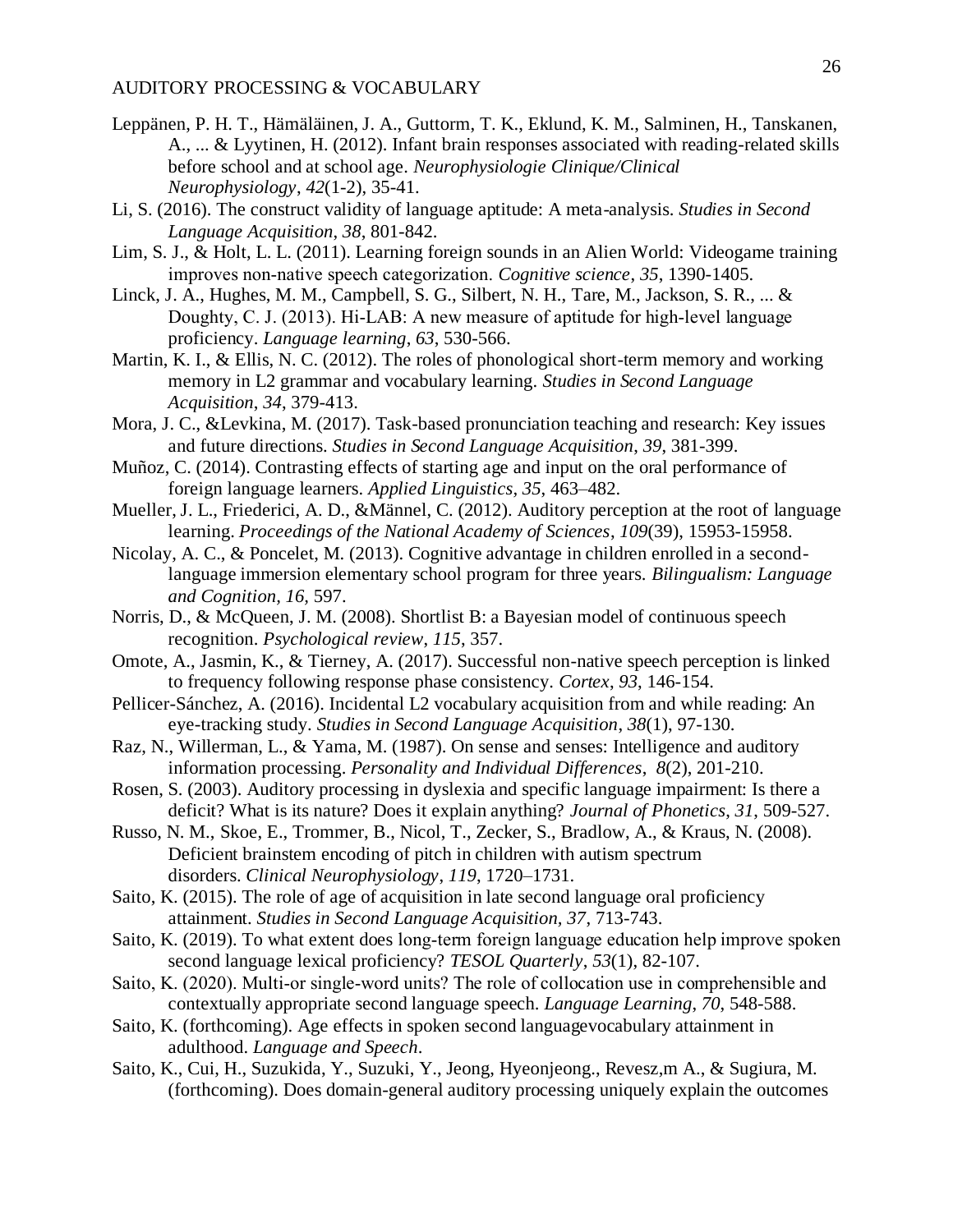of second language speech acquisition, even once cognitive and demographic variables are accounted for?

- Saito, K., Kachlicka, M., Sun, H., & Tierney, A. (2020a). Domain-general auditory processing as an anchor of post-pubertal second language pronunciation learning: Behavioural and neurophysiological investigations of perceptual acuity, age, experience, development, and attainment. *Journal of Memory and Language*, *115*, 104168.
- Saito, K., Sun, H., & Tierney, A. T. (2020b). Brief report: Test-retest reliability of explicit auditory processing measures. *bioRxiv*. DOI: https://doi.org/10.1101/2020.06.12.149484
- Saito, K., Sun, H., & Tierney, A. (in press-a). Domain-general auditory processing as a perceptual-cognitive anchor of L2 pronunciation learning in adulthood: A longitudinal study. *Applied Psycholinguistics*.
- Saito, K., Sun, H., Kachlicka, M., Alayo, J. R. C., Nakata, T., & Tierney, A. T. T. (2020). Domain-general auditory processing explains multiple dimensions of L2 acquisition in adulthood. *Studies in Second Language Acquisition*, 1-30.
- Saito, K., Suzukida, Y., Tran, M. & Tierney, A. T. (2021). Domain-general auditory processing partially explains second language speech learning in classroom settings: A review and generalization study. *Language Learning*, 1-47.
- Saito, K., & Tierney, A. (forthcoming). Domain-general auditory processing as a conceptual and measurement framework for second language speech learning aptitude.
- Salsbury, T., Crossley, S. A., & McNamara, D. S. (2011). Psycholinguistic word information in second language oral discourse. *Second Language Research*, *27*(3), 343-360.
- Schmitt, N. (2010). *Researching vocabulary: A vocabulary research manual*. Palgrave Macmillan.
- Shao, Y., Saito, K., & Tierney, A. (forthcoming). How does having a good ear promote instructed second language pronunciation development? Roles of domain-general auditory processing in choral repetition training.
- Shattuck-Hufnagel, S., & Turk, A. E. (1996). A prosody tutorial for investigators of auditory sentence processing. *Journal of Psycholinguistic Research*, *25*, 193-247.
- Shultz, A. A., Francis, A. L., & Llanos, F. (2012). Differential cue weighting in perception and production of consonant voicing. *The Journal of the Acoustical Society of America*, *132*, EL95-EL101.
- Skoe, E., Krizman, J., Anderson, S., & Kraus, N. (2015). Stability and plasticity of auditory brainstem function across the lifespan. *Cerebral Cortex*, *25*, 1415-1426.
- Snowling, M. J., Gooch, D., McArthur, G., & Hulme, C. (2018). Language skills, but not frequency discrimination, predict reading skills in children at risk of dyslexia. *Psychological science*, *29*(8), 1270-1282.
- Surprenant, A. M., & Watson, C. S. (2001). Individual differences in the processing of speech and nonspeech sounds by normal-hearing listeners. *The Journal of the Acoustical Society of America*, *110*(4), 2085-2095.
- Talcott, J. B., Witton, C., McLean, M. F., Hansen, P. C., Rees, A., Green, G. G., & Stein, J. F. (2000). Dynamic sensory sensitivity and children's word decoding skills. *Proceedings of the National Academy of Sciences*, *97*, 2952-2957.
- Tallal, P. (2004). Improving language and literacy is a matter of time. *Nature Reviews Neuroscience*, *5*(9), 721–728.